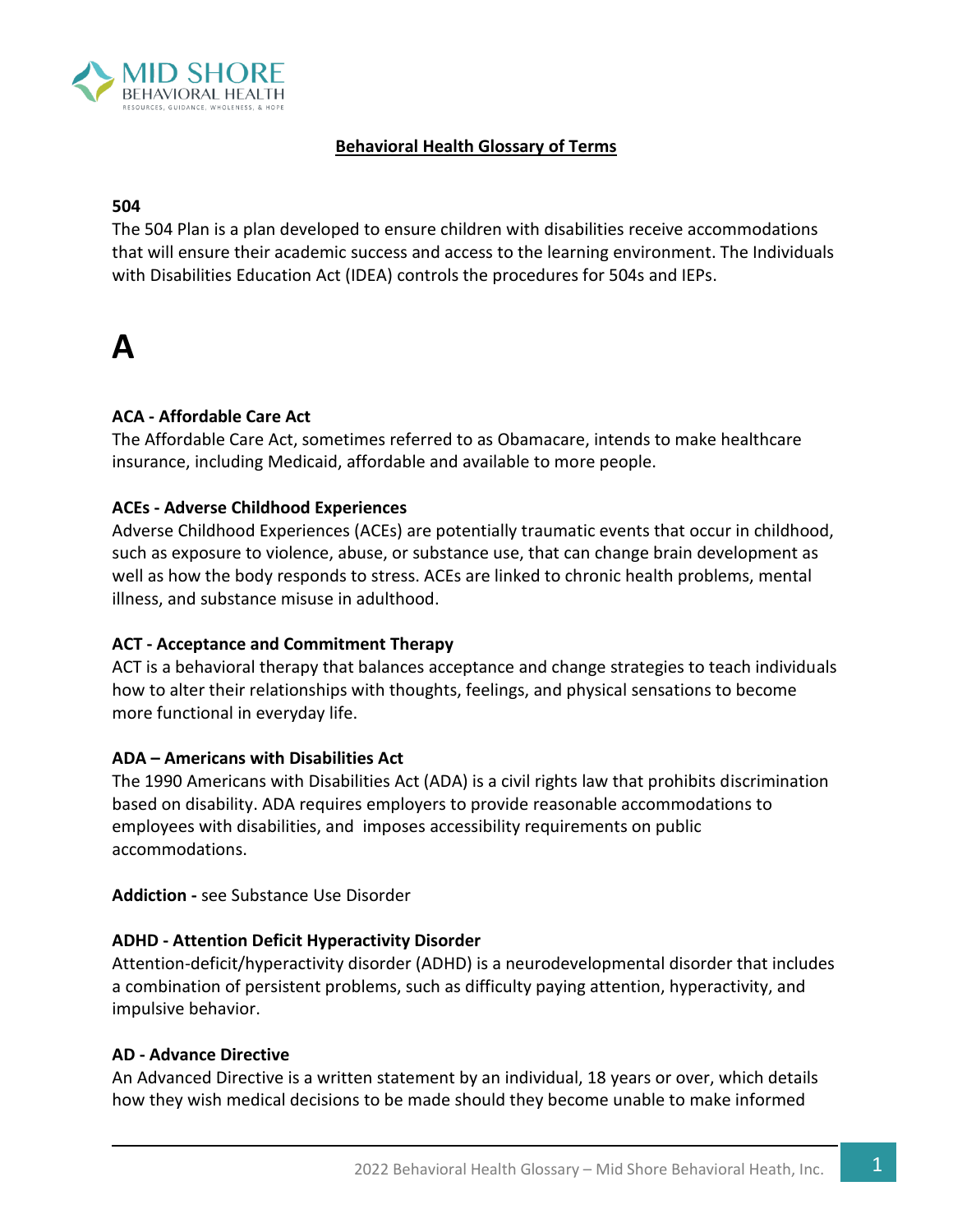

decisions. An Advanced Directive allows an individual to choose a person to make health and treatment decisions on their behalf in the event they are unable to do so.

#### **Advanced Practice Psychiatric Nurses (PMH- APRN)**

Advanced Practice Psychiatric Nurses assess, diagnose, and treat individuals and families with psychiatric disorders. PMH-APRNs are credentialed to prescribe medication and administer psychotherapy.

#### **Agoraphobia**

Agoraphobia is an anxiety disorder characterized by having an extreme fear about actual or anticipated circumstances that may cause embarrassment, vulnerability, or panic. Oftentimes individuals with agoraphobia have fear of open public spaces.

#### **AL – Assisted Living**

An assisted living facility offers a home-like setting living option for older adults and seniors with minimal assistance needs. Assisted living helps older adults live independently in a safe environment.

#### **Alcohol**

Alcohol is a liquid produced by the natural fermentation of sugars and is the intoxicating constituent of wine, beer, spirits, and other drinks. Alcohol is colloquially referred to as juice, sauce, hooch, booze, suds, liquid courage. Although alcohol is readily available to persons over the age of 21, excessive alcohol consumption can lead to an overdose, fatality, or alcohol use disorder.

#### **AHAR - Annual Homeless Assessment Report**

The Annual Homeless Assessment Report (AHAR) is a Housing and Urban Development (HUD) report to the U.S. Congress that provides nationwide estimates of homelessness, including information about the demographic characteristics of homeless persons, service use patterns, and the capacity to house homeless persons. The report is based on Homeless Management Information Systems (HMIS) data about persons who experience homelessness during a 12 month period, point-in-time counts of people experiencing homelessness on one day in January, and data about the inventory of shelter and housing available in a community.

#### **A.A. - Alcoholics Anonymous**

Alcoholics Anonymous (A.A.) is an international fellowship for individuals living with an alcohol use disorder or a drinking problem. Membership is free and open to everyone, regardless of age or denomination. Meetings follow the Twelve Steps program and allow members in stages of alcohol addiction and recovery to meet in groups and share their stories confidentially.

#### **Al-Anon - Al-Anon Family Groups**

[Al-Anon](https://al-anon.org/) Family Groups, commonly referred to as [Al-Anon,](http://al-anon.org/) is a free support program for families and friends affected by a loved one's alcohol use. Meetings allow people to share their common experiences and provide mutual support.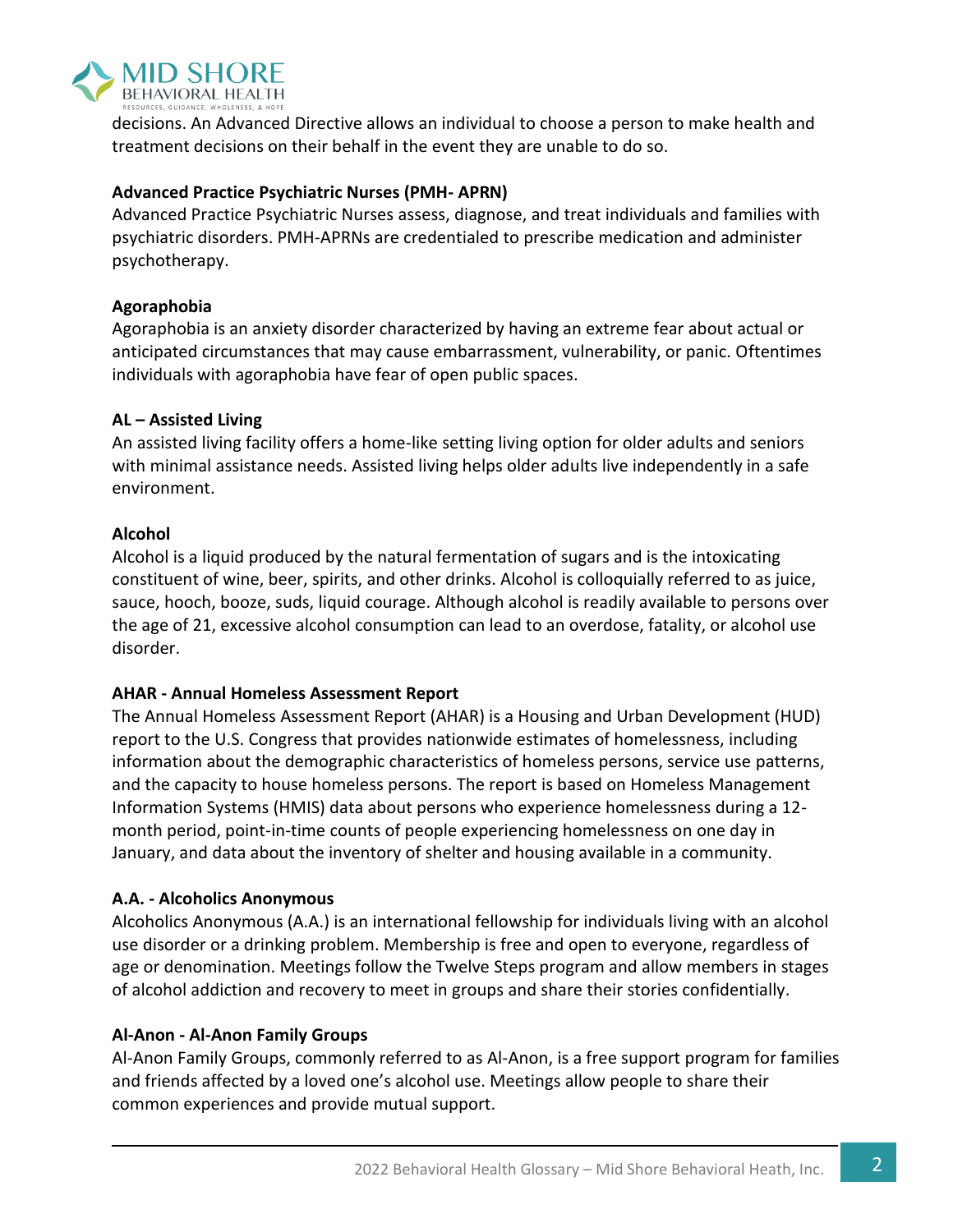

#### **Alcohol and Drug Trainee (ADT)**

Alcohol and Drug Trainee (ADT) is an entry-level position for individuals pursuing careers in alcohol and drug counseling. ADT status is of a limited duration and is not a certificate or a license.

#### **ASL - American Sign Language**

[American Sign Language \(ASL\)](https://www.nidcd.nih.gov/glossary/american-sign-language-asl) is the primary language of many North Americans who are deaf and hard of hearing and is used by many hearing people as well. ASL is expressed by movements of the hands and face and has many of the same linguistic properties of spoken language.

#### **Amphetamines**

Amphetamines are synthetic, mood-altering stimulant drugs which may be prescribed legally as a prescription drug to treat ADHD and narcolepsy or used illegally as a stimulant. Prescription amphetamines are sold under brand names Adderall or Ritalin in pill form. Individuals may abuse illegally obtained amphetamines by snorting crushed pills or dabbing it onto gums. Amphetamines may also be referred to as speed or uppers.

#### **Anxiety**

Anxiety is a disorder characterized by feelings of tension, worry, and intrusive thoughts or concern. Anxiety may also manifest in physical symptoms such as sweating, trembling, dizziness, high blood pressure, or a rapid heartbeat.

#### **APA – American Psychiatric Association**

The American Psychiatric Association (APA) is the leading scientific and professional organization representing psychology in the United States. The APA seeks to advance psychological science to promote health, education, and human welfare. The APA publishes the [Diagnostic and Statistical Manual of Mental Disorders](https://en.wikipedia.org/wiki/Diagnostic_and_Statistical_Manual_of_Mental_Disorders) (DSM).

#### **APS – Adult Protective Services**

Adult Protective Services are provided by the Department of Social Services to ensure adults are not abused, neglected, or abandoned.

#### **ACT - Assertive Community Treatment**

The Assertive Community Treatment model aims to provide mental health care to individuals with serious mental illnesses that impair their ability to live in the community.

#### **Adolescent Clubhouse**

An Adolescent Clubhouse is a community- based safe space for adolescents with persistent mental health or substance use issues. Learn more about the mid-shore's Adolescent Clubhouse program.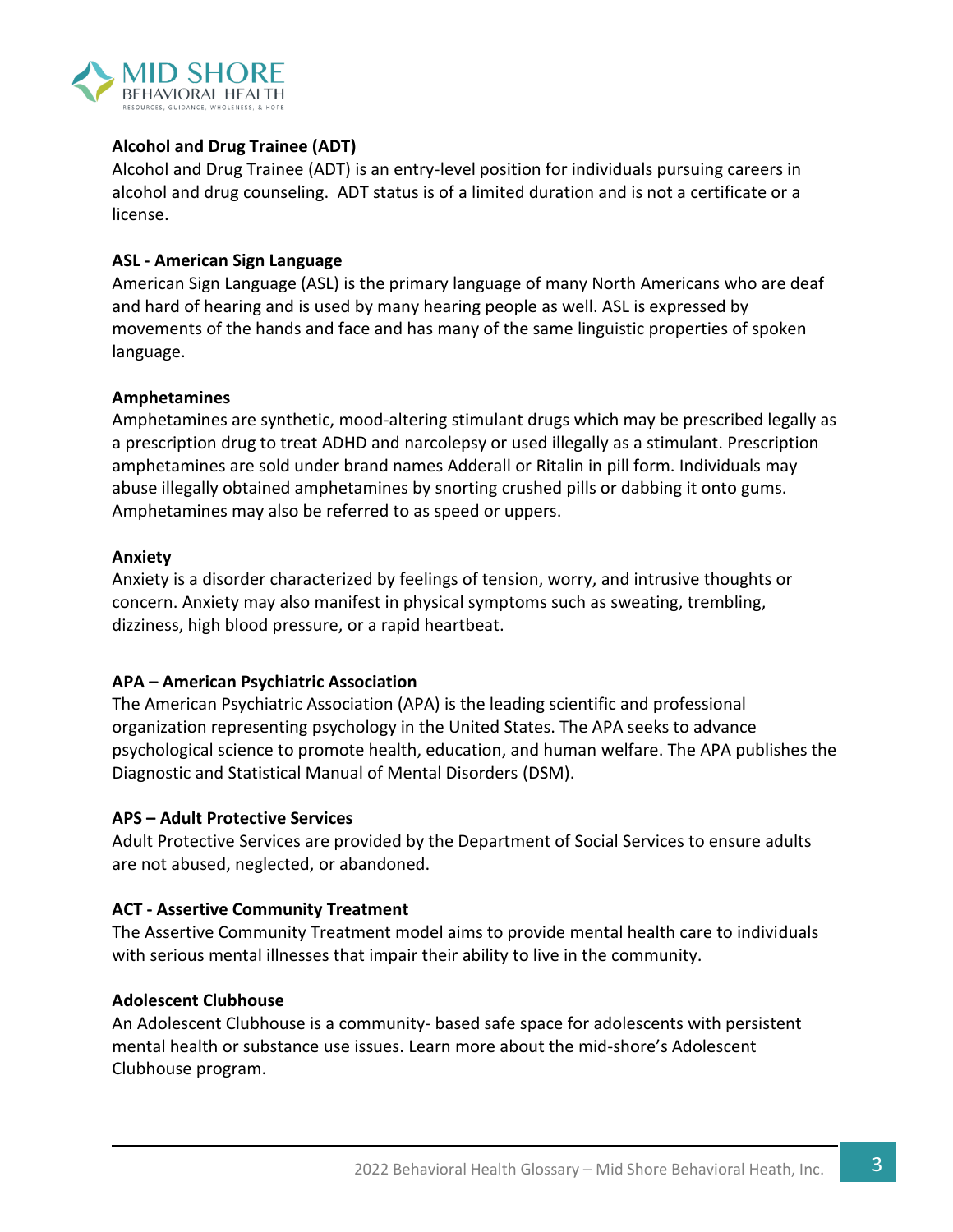

#### **ASAM – American Society of Addiction Medicine**

The American Society of Addiction Medicine (ASAM) is a professional medical society representing addiction medicine professionals. ASAM works to increase access and improve the quality of addiction treatment, educate physicians and the public, and support addiction research and prevention. Many providers use the ASAM Criteria to develop treatment plans for patients.

#### **ASAM Criteria**

ASAM Criteria is a widely used comprehensive set of guidelines to assist in the placement, continued stay, transfer, or discharge of patients with addiction and co-occurring conditions. Patients can move between ASAM levels depending on their unique needs on the addiction spectrum.

Level 0.5 - Early Intervention

Level 0.5 treats patients who may be at risk for developing substance-related problems and not yet diagnosed with a substance use disorder.

Level 1 – Outpatient

Level 1 provides outpatient services consisting of less than 9 hours weekly for adults and less than 6 hours weekly for adolescents to promote recovery and engage in motivational enhancement therapies and strategies.

#### Level 1 OTP - Opioid Maintenance Therapy

Level 1 OTP provides medication-assisted treatment specific to opioid addiction.

#### Level 2 - Intensive Outpatient

Level 2 is a structured therapeutic outpatient setting that delivers services for nine or more hours a week, or six or more hours of services a week for adolescents.

#### Level 2.5 - Partial Hospitalization

Level 2.5 provides 20 or more hours of clinically intensive programming per week based on individual treatment plans.

#### Level 3 – Residential/Inpatient Treatment

Level 3 patients receive around-the clock care from addiction professionals and clinicians at an inpatient facility.

Level 3.1 - Clinically Managed Low-Intensity Residential Services Level 3.1 is a structured environment with 24 hour living support with at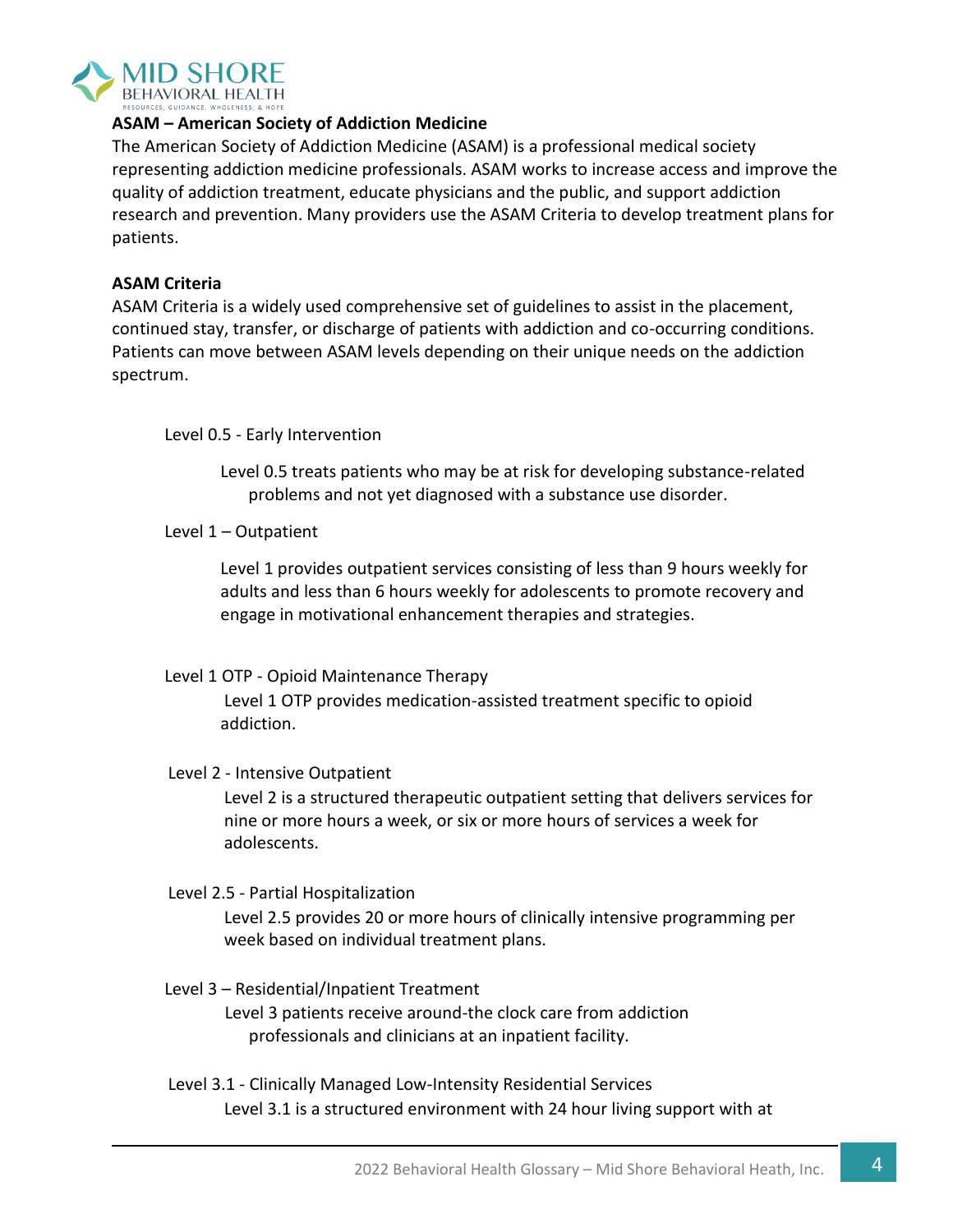

least 5 hours of programming provided each week directed towards preventing relapse, applying recovery skills, and reintegration. Level 3.1 can include halfway housing or transitional Housing.

Level 3.3 - Clinically Managed Population Specifical High-Intensity Residential

#### Services

Level 3.3 is a structured environment with 24-hour care in combination with residential services and group treatment to support and promote recovery. Level 3.3 is considered long term residential care.

- Level 3.5 Clinically Managed High-Intensity Residential Services Level 3.5 is a structured therapeutic community environment with 24 hour care in combination with a full active milieu to support and promote recovery and prepare for outpatient treatment.
- Level 3.7 Medically Monitored Intensive Inpatient Services Level 3.7 is a medically monitored intensive inpatient residential treatment program with 24-hour nursing care, 16-hour counseling and physician availability.
- Level 4 Medically Managed Intensive Hospital/Inpatient Treatment Level 4 provides patients suffering from severe withdrawal or medical, emotional, or behavioral problems with 24-hour care from addiction clinicians at an inpatient facility.

#### **ASO – Administrative Service Organization**

An Administrative Service Organization is under contract with the Mental Hygiene Administration to provide administrative services, including reviewing the utilization of public mental health care, giving authorization for mental health care, processing payment to the mental health care providers, and conducting quality assurance audits and surveys. Optum is the ASO in Maryland.

#### **Autism Spectrum**

Autism spectrum disorder (ASD) is a [developmental disability](https://www.cdc.gov/ncbddd/developmentaldisabilities/facts.html) that can cause significant social, communication and behavioral challenges. People with ASD may communicate, interact, behave, and learn in ways that are different from most other people. The learning, thinking, and problem-solving abilities of people with ASD can range from gifted to severely challenged. Some individuals with ASD need extra assistance in their daily lives while others need less.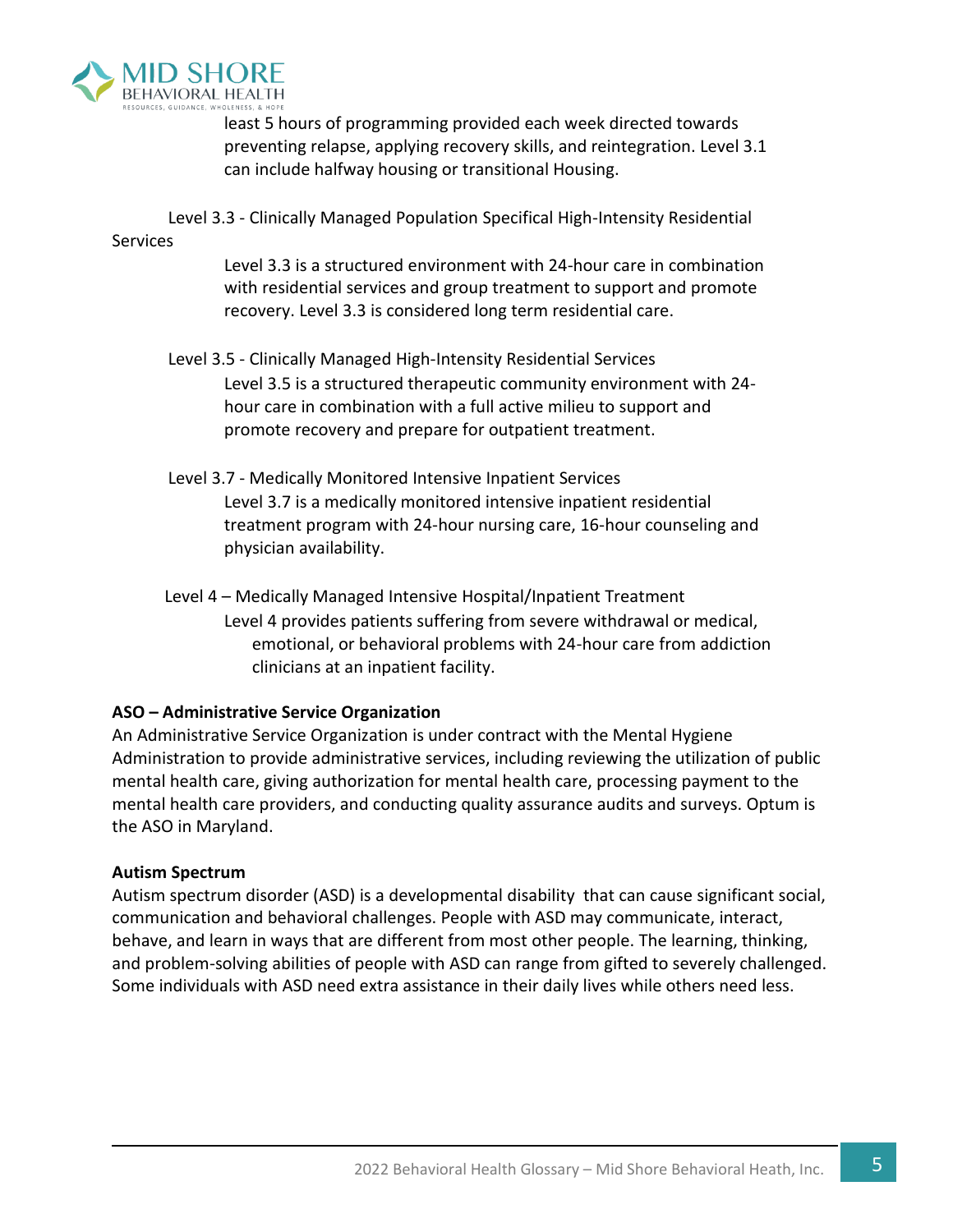

### **B**

#### **Behavioral Health**

Behavioral health is the scientific study of the emotions, behaviors and biology relating to a person's mental well-being, their ability to function in everyday life and their concept of self. Behavioral health is the preferred term to mental health. A person struggling with his or her behavioral health may face stress, depression, anxiety, relationship problems, grief, addiction, ADHD or learning disabilities, mood disorders, or other psychological concerns. Counselors, therapists, life coaches, psychologists, nurse practitioners or physicians can help manage behavioral health concerns with treatments such as therapy, counseling, or medication.

#### **Benefits**

Benefits include Medicaid, Medicare, and private insurance provided to people in the form of payment for some or all medical services, medical related services, rehabilitative services, and/or prescription drugs.

#### **Benzodiazepines**

Benzodiazepines, sometimes referred to as "benzos", are tranquilizer drugs that slow the activity of the central nervous system. They come as tablets, capsules, injections, or suppositories. Prescribed benzodiazepine medications include Ativan, Valium, Diazepam, and Xanax. Slang terms for benzodiazepines include sleepers, tranx, downers, xannies, roofies. Taking benzodiazepines with alcohol can quickly lead to an overdose.

#### **BHA – Behavioral Health Administration**

The Behavioral Health Administration (BHA), part of the Maryland Department of Health (MDH), has oversight responsibility for publicly funded inpatient and outpatient community behavioral health services related to substance use disorders, mental health disorders, cooccurring disorders, and problem gambling disorders. BHA is the entity responsible for regulating and licensing all behavioral health programs in Maryland's Public Behavioral Health System and has oversight responsibility to ensure provider compliance with COMAR 10.63 and state policy.

#### **B-HIPP – Behavioral Health Integration in Pediatric Primary care**

The Maryland Behavioral Health Integration in Pediatric Primary Care (BHIPP) supports the efforts of primary care clinicians to assess and manage the mental health needs of their patients from infancy through the transition to young adulthood. BHIPP is staffed by a team of professionals with extensive experience in the care and treatment of children and youth with psychiatric disorders. Calls are answered by a licensed behavioral health consultant who can assist with resources, referrals, and general questions regarding children's mental health.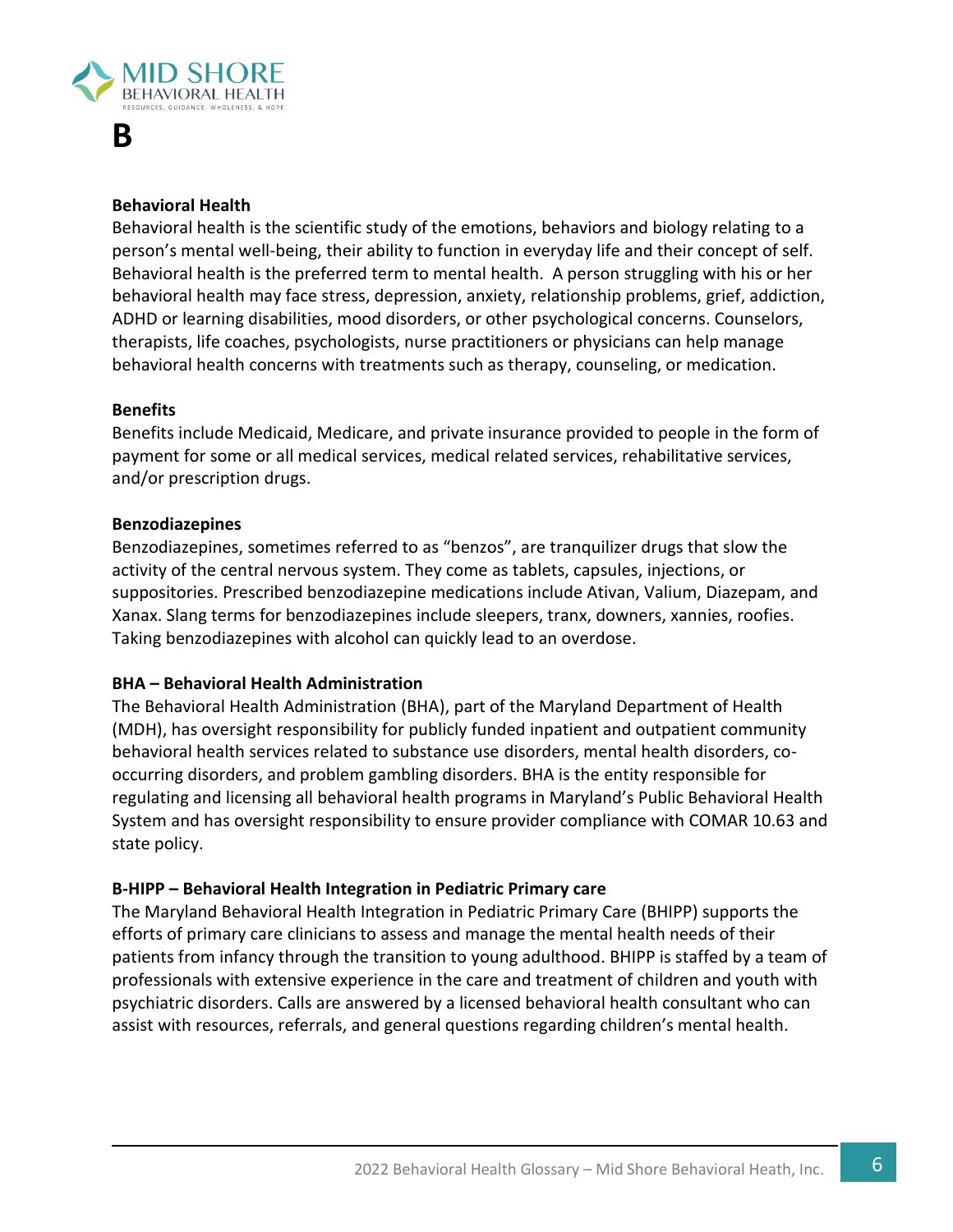

#### **BHSN - Behavioral Health Services Network**

A Behavioral Health Services Network (BHSN) meeting focuses on the coordination and integration of local services for better health outcomes for persons with mental health and substance use challenges. Mid Shore Behavioral Health hosts a quarterly BHSN meeting.

#### **Bipolar Disorder**

Bipolar disorder is a mental health disorder that causes severe and unusually high and low shifts in mood, energy, and activity levels as well as unusual shifts in the ability to carry out dayto-day tasks.

## **C**

#### **CAC-AD - Certified Associate Counselor-Alcohol and Drug**

A CAC-AD is the bachelor-level alcohol and drug counselor credential issued by the Board. With Board approval, CAC-ADs may also supervise other CAC-ADs, CSC-ADs, and ADTs.

#### **Case Management**

Case Management is the process by which mental health services and related support services for each consumer are coordinated and monitored.

#### **CARF – Commission on Accreditation of Rehabilitation Facilities**

The Commission on Accreditation of Rehabilitation Facilities (CARF) mission is to provide accreditation standards and surveyors for organizations working in the human-services field worldwide. Areas of practice represented in the CARF standards include aging services, behavioral health, psychosocial rehabilitation, child and youth services, durable medical equipment, employment and community services, medical rehabilitation, and opioid treatment programs.

#### **CBHP - Community Behavioral Health Plan**

A Community Behavioral Health Plan (CBHP) details the collaborative and integrated work of the local authorities responsible for managing Maryland's Public Behavioral Health System (PBHS) for a county or counties. The Mid-Shore Community Behavioral Health Plan is created annually through collaboration with all five mid-shore county authorities, which make up the Mid-Shore Planning Collaborative (MSPC).

#### **CBT – Cognitive Behavioral Therapy**

Cognitive Behavioral Therapy (CBT) is a psycho-social mental health therapy that focuses on challenging and changing cognitive distortions and behaviors, improving emotional regulation, and the development of personal coping strategies.

#### **CCO - Care Coordination Organization**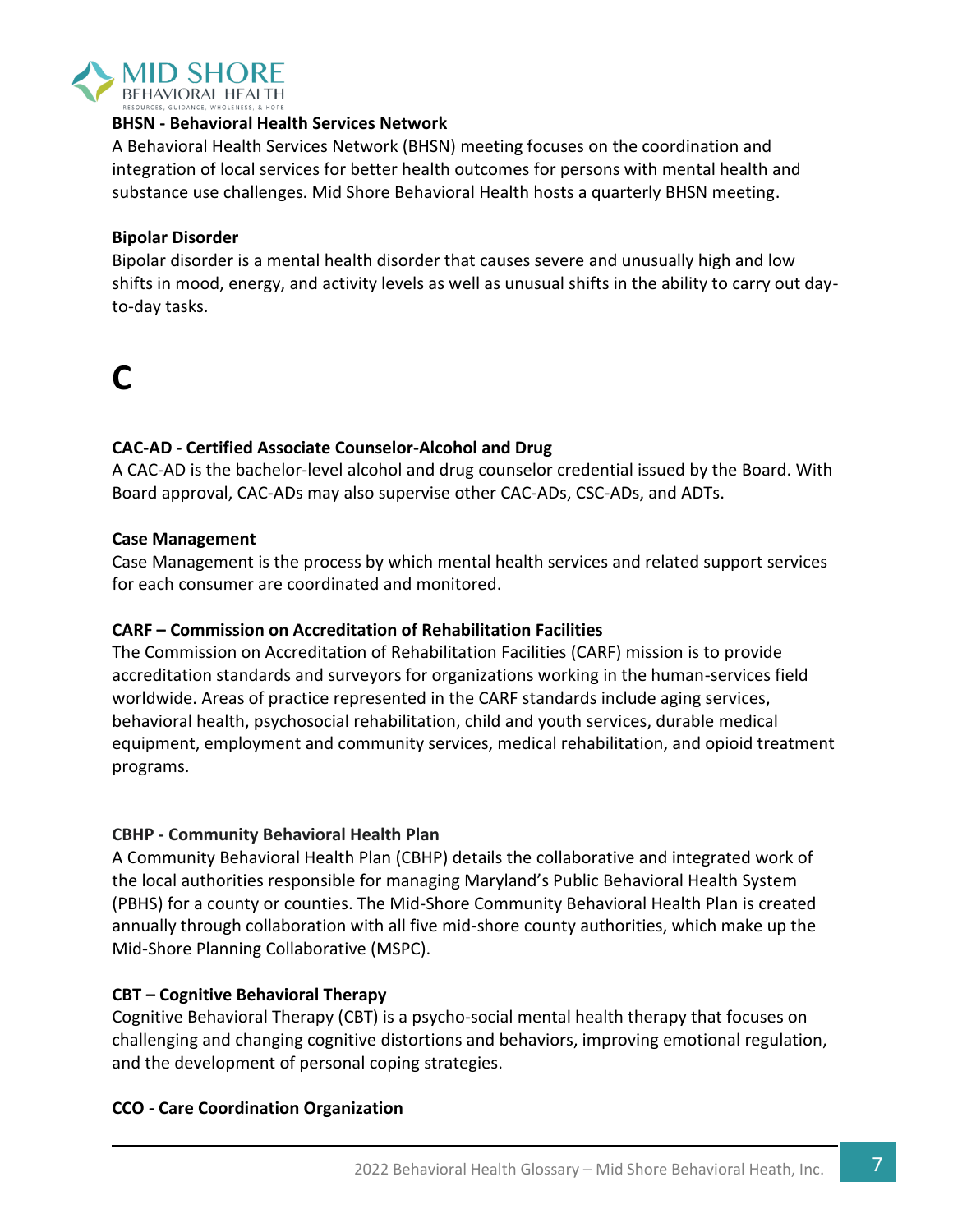

A Care Coordination Organization (CCO) arranges comprehensive social and medical services for people with disabilities.

#### **Celebrate Recovery**

Celebrate Recovery is an American Christian twelve-step program designed to facilitate recovery from a wide variety of troubling behavior patterns.

#### **CHIP – Child Health Insurance Program**

Child Health Insurance Program (CHIP) provides health care insurance to uninsured children. CHIP is a block grant to States and funds may be depleted without providing insurance to all uninsured children. Children who are eligible for Medicaid are not eligible for CHIP.

#### **CHOW - Community Health Outreach Worker**

A Community Health Outreach Worker (CHOW) is an entry level position which provides health and disease prevention information to underserved populations in the community and assists them in adopting healthy behaviors.

#### **CIT - Crisis Intervention Team**

Crisis Intervention Team (CIT) programs are community-based programs that bring together community partners, law enforcement, mental health professionals, mental health advocates, and individuals with lived experience to respond to mental health crises. The mid-shore CIT is the Eastern Shore Mobile Crisis Response.

#### **Community-Based Behavioral Health Services**

Also known as Wraparound Services, Community-Based Behavioral Health Services are designed to help a child handle behavioral health challenge at home, at school, and in the community.

#### **Co-Occurring**

Co-occurring is a term that refers to when a person has two or more behavioral health disorders, such as mental illness and addiction. These co-occurring disorders may overlap and begin at the same time, or one may appear before or after the other.

#### **Co-Treatment**

Co-treatment is the act of providing care simultaneously for two issues known to have interactive effects with one another.

#### **COC - Continuum of Care**

Continuum of Care (CoC) is the local planning body that coordinates housing and support services funding for homeless families and individuals. Mid Shore Behavioral Health, Inc. serves as the lead agency for the five county Continuum of Care (CoC) known as the Mid Shore Roundtable on Homelessness.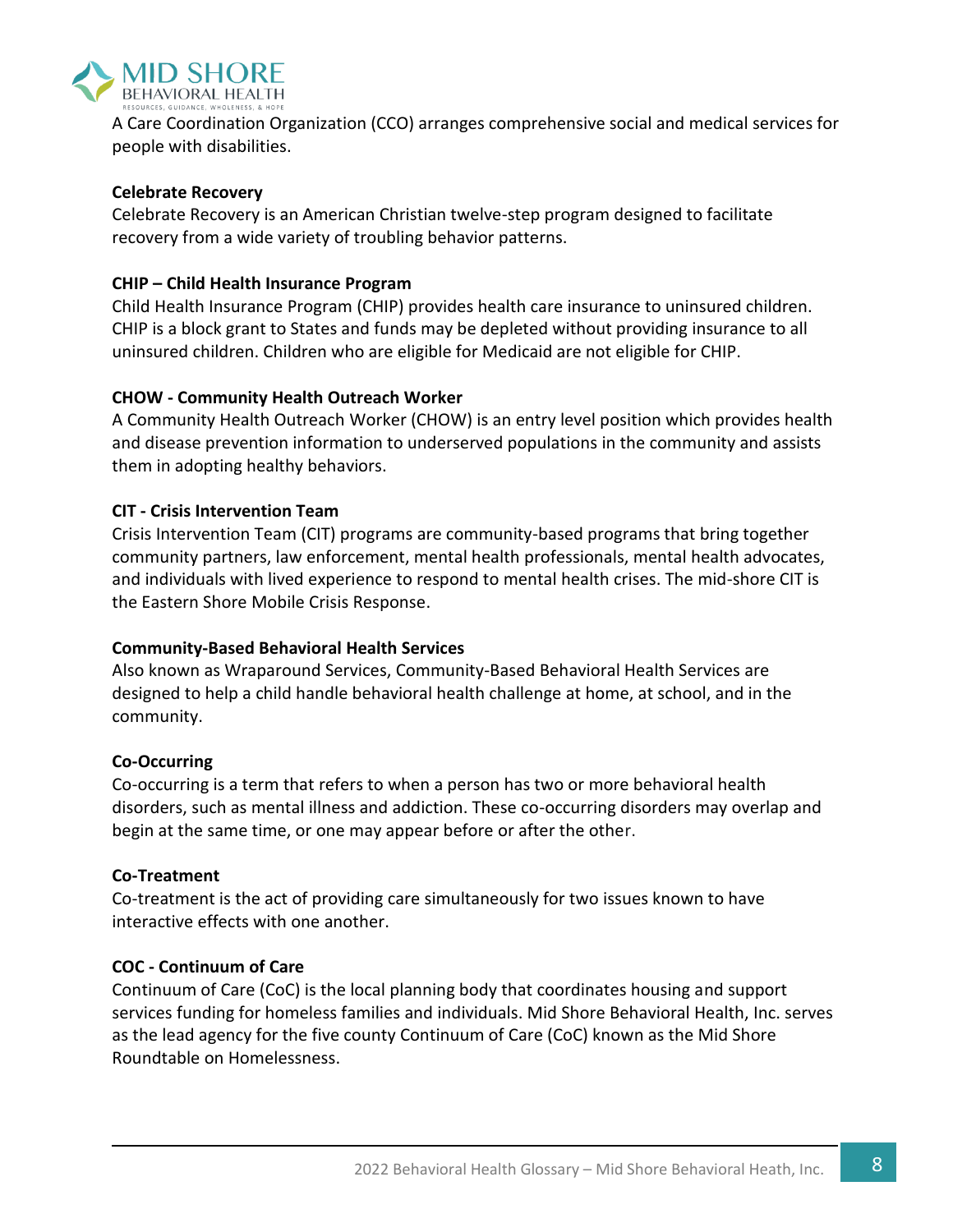

#### **Comorbidity**

Comorbidity is the existence of two or more illnesses in the same person. These illnesses can be physical or mental.

#### **Cocaine**

Cocaine is an addictive drug derived from coca plant, or prepared synthetically, used for its euphoric effects and sometimes medicinally as a local anesthetic. Cocaine is snorted in white powder form and known as coke, blow, dust, snow, powder, pearl, bump.

#### **COMAR – Code of Maryland Regulations.**

Code of Maryland Regulations (COMAR) are the compilations of regulations issued by agencies of the state of Maryland.

#### **Counselor**

A counselor is a licensed professional in the field of psychology. Counselors help patients change behaviors related to substance use, emotional, and/or behavioral disorders. A licensed counselor will hold a master's degree (M.A.) in psychology or a related field.

#### **CRNP - Certified Registered Nurse Practitioner -**

Certified Registered Nurse Practitioners (CRNPs) hold advanced degrees and often have the same skills and abilities as primary care doctors. Many CRNPs are often able to practice without any doctor oversight, but there are some states that require an attending physician to oversee the CRNP.

#### **CRNP-PMH - Certified Registered Nurse Practitioner in Psychiatric Mental Health**

Nurse Practitioners in Psychiatric Mental Health (CRNP-PMH) are nurse practitioners that specialize in the treatment of mental health, and can administer psychotherapy, prescribe medication, and manage treatment plans.

#### **CRPS – Certified Peer Support Specialist**

A Certified Peer Recovery Support Specialist (CRPS) is an individual in recovery from substance use or co-occurring disorders who are specially trained to provide support and resources to other individuals seeking recovery. To become a Certified Peer Recovery Support Specialist, they must complete a certain amount of training, peer support, and supervision before testing through the Maryland Addiction and Behavioral Health Professionals Certification Board.

#### **Crack Cocaine**

Crack Cocaine is a chemically purified, potent cocaine in pellet form that is smoked. The term crack refers to the crackling sound heard when the mixture is heated. It is also referred to as crack, rock, sugar block, piedras, hard rock, cubes, or bunk.

#### **CSA – Core Service Agency**

A Core Service Agency (CSA) is a local management entity for public mental health services within a jurisdiction responsible for planning, providing for service provision according to locally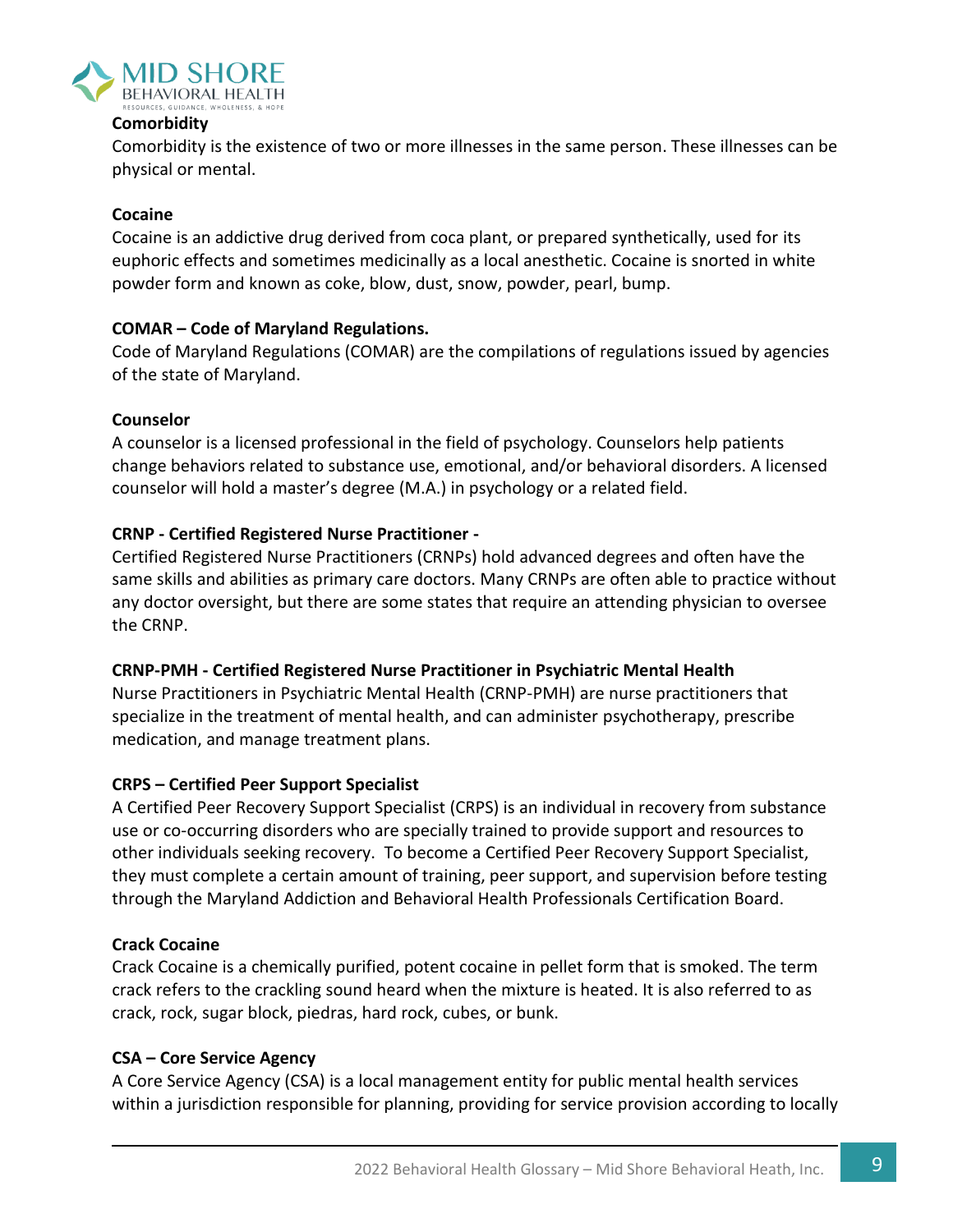

determined needs, and monitoring service delivery and evaluating service outcomes. CSAs are agents of county or city government and may be county departments, quasi-governmental bodies, or private nonprofit corporations. Mid Shore Behavioral Health, Inc. is the Core Service Agency of the mid-shore.

#### **CSC-AD - Certified Supervised Counselor Alcohol and Drug Certification**

The Certified Supervised Counselor Alcohol and Drug Certification (CSC-AD) is the associatelevel alcohol and drug counselor credential issued by the Board. A CSC-AD may provide only alcohol and drug counseling as an employee of an agency or facility that is certified or licensed by the State under the close supervision of a Board-approved supervisor. A CSC-AD may not provide supervision or practice independently.

#### **CSR - Client Service Representative**

Client Service Representatives (CSRs) use the phone and the internet to respond to client queries, resolve client concerns and understand client needs. They focus on providing a sales and service experience for either inbound or outbound calls that best represents the organization's objectives and standards. The role may also involve selling the organization's products and services.

### **D**

#### **DBT - Dialectical Behavior Therapy**

Dialectical Behavior Therapy (DBT) is an evidence-based psychotherapy that can be useful in treating mood disorders, suicidal ideation, and changing behavioral patterns such as self-harm and substance use.

#### **DDA –Developmental Disabilities Administration**

The Developmental Disabilities Administration (DDA) is a State agency under the Department of Health and Mental Hygiene charged with providing services to individuals with developmental disabilities in Maryland.

#### **Depression**

Depression is a mental disorder that causes persistent feelings of sadness, guilt, and worthlessness that can be severe enough to interfere with working, sleeping, and enjoying life.

#### **Disulfiram**

Disulfiram, also known as Antabuse, is a medication that treats chronic alcoholism. When taken daily, it will prompt immediate unpleasant side effects if someone drinks alcohol while on the medication.

#### **DHMH –Maryland Department of Health and Mental Hygiene**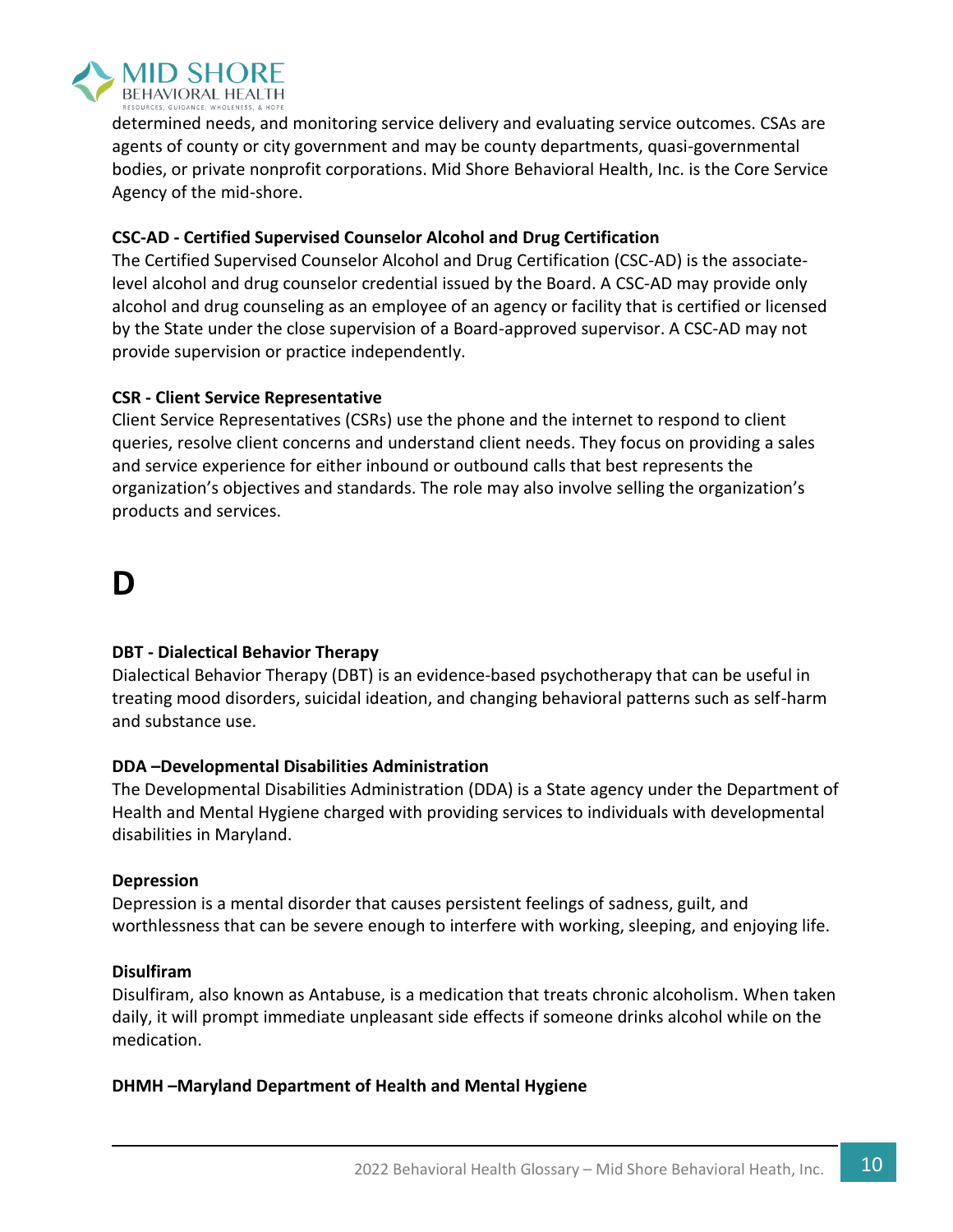

The Maryland Department of Health and Mental Hygiene (DHMD) is the executive department of the State government responsible for health-related issues.

#### **DHR –Maryland Department of Human Resources**

The Maryland Department of Human Resources (DHR) is a department of the State government charged with serving families and individuals who, due to financial hardship, disability, age, chronic disease, or any other cause, need help in obtaining basic necessities of food and shelter.

#### **Doctor of Medicine (MD)**

A Doctor of Medicine (M.D.) is a fully licensed physician with a medical degree trained to diagnose and treat illness and other disorders.

#### **Doctor of Psychology (Psy D)**

The Doctor of Psychology (Psy D) is a professional clinician who focuses on providing psychological services to patients and the public.

#### **DV - Domestic Violence**

Domestic violence (DV) is violent, aggressive, controlling behavior within the home and can include physical, emotional, sexual, financial, and technological abuse. If you are experiencing domestic violence, please call the Mid Shore Council on Family Violence.

#### **DJS –Maryland Department of Juvenile Services**

Maryland Department of Juvenile Services (DJS) is a department of the State government charged with providing juvenile justice services to children with suspected involvement in delinquent and/or status offenses.

#### **DORS –Maryland Division of Rehabilitation Services**

Maryland Division of Rehabilitation Services (DORS) is a division of the Maryland State Department of Education that focuses on the vocational and rehabilitation needs of persons with disabilities.

#### **DMT - Dimethyltryptamine**

Dimethyltryptamine (DMT) is a white crystalline powder derived from plants that produces brief but intense visual and auditory hallucinogenic experiences when injected, smoked, or snorted. Also known as Spirit Molecule, Dimitri, businessman's trip, Ayahuasca, or fantasia.

#### **DSM – Diagnostic and Statistical Manual of Mental Disorders**

The Diagnostic and Statistical Manual of Mental Disorders (DSM) is a guide published by the American Psychiatric Association used by many clinicians to diagnose psychiatric conditions.

**Drugs -** see Substances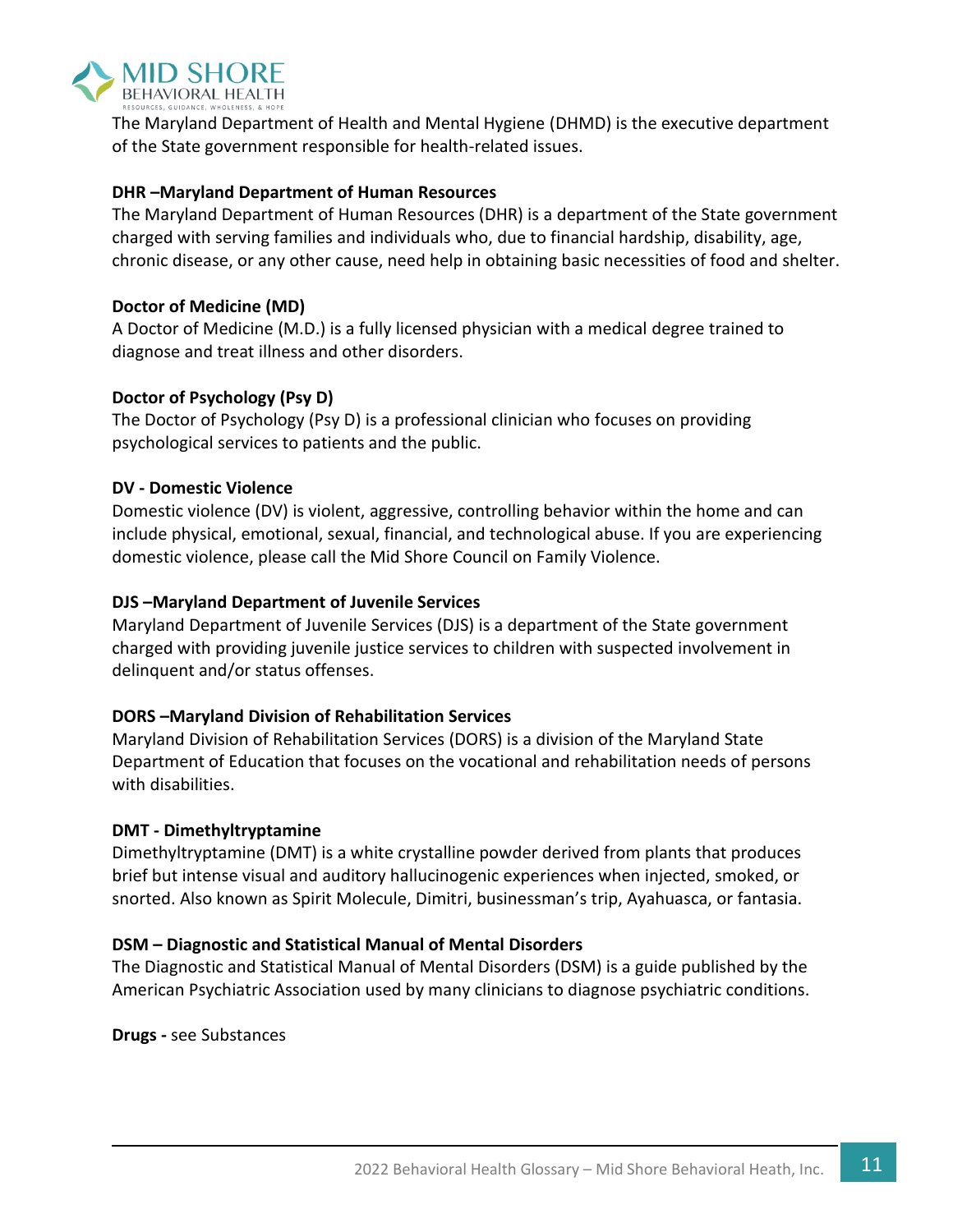

#### **DSS – Department of Social Services**

Departments of Social Services (DSS) are local county agencies which provide a range of services including public assistance, medical assistance, protective services, and services to families with children. County Departments of Social Service agencies are under the State Department of Human Resources.

**Dual Diagnosis -** see Co-Occurring)

# **E**

#### **EAGALA - Equine Assisted Growth and Learning Association**

Equine Assisted Growth and Learning Association (EAGALA) is a non-profit with over 500 certified programs in over 40 countries around the world for equine-assisted therapy and credentials.

#### **EAP – Employee Assistance Program**

Employee Assistance Programs (EAP) are an employee benefit program often offered free of charge as part of the employee's benefit package. Employee Assistance Programs can offer free and confidential assessments, short-term counseling, and referrals for employees experiencing personal problems and/or work-related problems that may impact their job performance, health, mental and emotional well-being.

#### **Early Intervention**

Early Intervention is the process of diagnosing and treating a mental illness when it first develops.

#### **EBP - Evidence Based Practice**

Evidence Based Practices (EBP) are therapies that have been studied academically or clinically, replicated, and proved successful.

#### **ED - eating disorders**

Eating disorders are serious conditions that cause persistent eating behaviors that can negatively impact a person's physical and mental health and ability to function in important areas of life.

#### **EFT – Emotionally Focused Therapy**

Emotionally Focused Therapy (EFT) is a psychotherapy model which prioritizes emotions and emotional regulation.

#### **Equine Assisted Psychotherapy**

Equine-assisted psychotherapy is a form of experiential therapy that includes horses and a specialist psychologist or counselor with the intent to develop skills such as emotional regulation, self-confidence and awareness, and responsibility.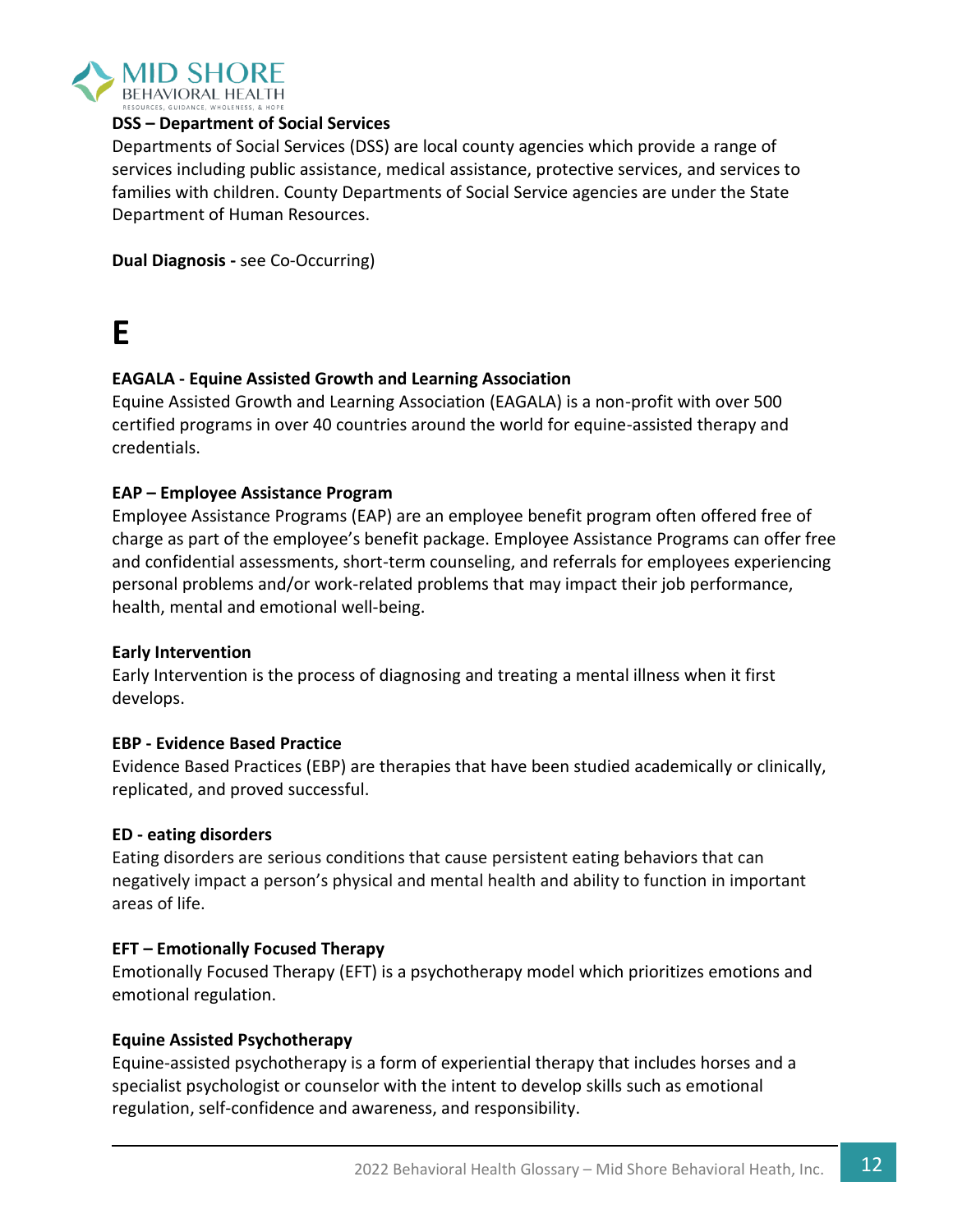

#### **ESOC - Eastern Shore Operations Center**

Eastern Shore Operations Center (ESOC) is the call center for the mobile crisis response for the nine counties of the Eastern Shore. Eastern Shore Mobile Crisis Response is available MD 24/7 to assess and triage mental health emergencies and provide resources and referral.

#### **Evaluation**

An evaluation is performed by a medical doctor or a clinical psychologist to evaluate an individual's behavioral health and determine the best treatment plan.

### **F**

#### **Fentanyl**

Fentanyl is a synthetic opioid pain reliever, 50-100 times more potent than morphine. Legally, it is prescribed in the form of transdermal or lozenges under the name of Actiq, Duragesic, or Sublimaze. When illegally produced, it may take the form of powder, eye droppers, pill form or nasal sprays. Other drugs such as cocaine and marijuana may be unknowingly laced with Fentanyl. Street names for illegal fentanyl include Apache, China Girl, China White, Friend, Jackpot, Tango & Cash.

#### **Fentanyl Testing**

Fentanyl testing strips test drugs for presence of or absence of fentanyl, which can help prevent overdoses or fatalities.

#### **FFS- Fee for Service**

Fee for Service is a method of reimbursement in which doctors and other health care providers are paid a set amount for each service performed.

### **G**

#### **Good Samaritan Law**

The Maryland Good Samaritan Law provides protection from arrest as well as prosecution for certain specific crimes and expands the charges from which people assisting in an emergency overdose situation are immune. If someone calls 911 in an effort to help during an overdose crisis, or they are experiencing an overdose, their parole and probation status will not be affected, and they will not be arrested, charged, or prosecuted for possession of a controlled dangerous substance, possession or use of drug paraphernalia, or providing alcohol to minors. The law also applies to the victims if the victims receive assistance because someone else sought assistance for them.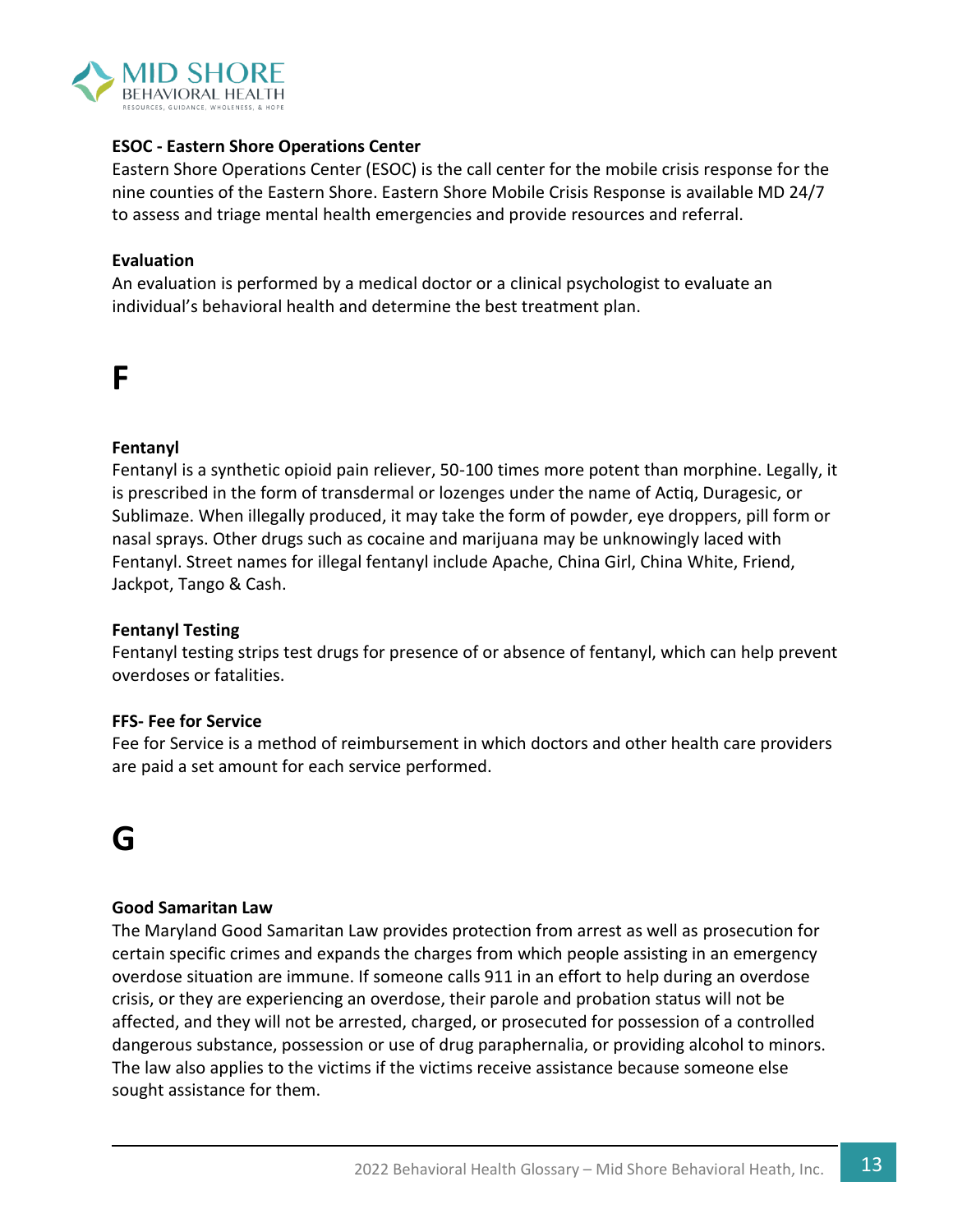

#### **Group Therapy**

Group Therapy is a type of support session that involves a counselor (or psychiatrist, psychologist, or other behavioral health professional) working with more than one patient at a time.

# **H**

#### **Halfway House**

A Halfway House is a state-funded transitional living facility for those in recovery from drugs or alcohol. Many individuals go to a halfway house after completing an addiction treatment program. Halfway houses may offer therapy, psychiatric services, and Medically Assisted Treatment (MAT) to residents.

#### **Hallucinations**

Hallucinations involve hearing, seeing, touching, smelling, or tasting things that are not real, and may be induced by psychosis or substance use.

#### **Hallucinogens**

Hallucinogens are a group of drugs that change a person's awareness of their surroundings, thoughts, and feelings. Hallucinogens can cause hallucinations and can lead to numbness; disorientation and loss of coordination; and increased blood pressure, heart rate, and body temperature. Long-term effects of hallucinogens can include speech problems, memory loss, anxiety, and depression and [suicidal thoughts.](https://teens.drugabuse.gov/blog/post/how-get-help-if-you-or-someone-you-know-suicidal) Hallucinogens include MDMA, magic mushrooms, and LSD.

#### **Harm Reduction**

Harm reduction is a set of practical strategies and ideas aimed at reducing negative consequences associated with drug use. Examples of harm reduction include Narcan, Safe Syringe Programs (SSPs), Safe Consumption Sites, infection disease testing, and prescription drop off locations.

#### **Heroin**

Heroin is a highly addictive, euphoria-inducing analgesic drug derived from morphine that comes in a white or brown powder form taken by smoking, injecting, or snorting. Heroin obtained illegally is referred to as hard candy, rush hour, smack, H, Chinese red, Mexican mud and is commonly laced with fentanyl. Heroin can also be a Pharmaceutical Narcotics Labcreated medication that uses the same chemical structure as that found in the opium poppy plant, producing relaxation and pain relief. Common prescriptions include Vicodin, OxyContin, codeine, morphine.

#### **HD – Health Department**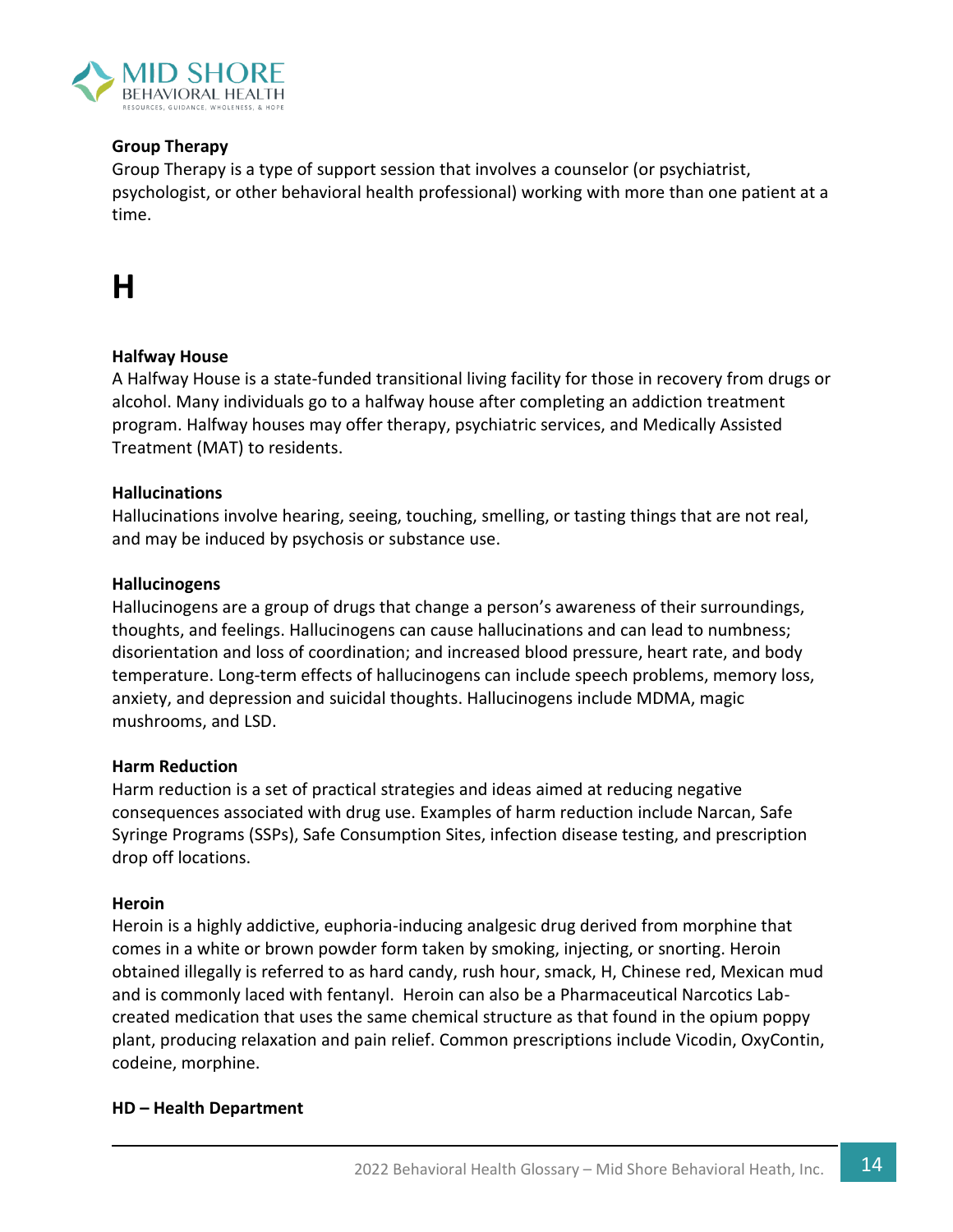

Health departments are local governing authorities that oversee the health and often the mental health agencies within its specific jurisdiction. The mid-shore has five county health departments:

Caroline County Health Department 403 S. 7th St. Denton, MD 410-479-8030

Dorchester County Health Department 3 E. Cedar St. Cambridge, MD 410-228-3223

Kent County Health Department 125 S. Lynchburg St. Chestertown, MD 410-778-1350

Queen Anne's County Health Department 206 N Commerce St. Centreville, MD 410-758-0720

Talbot County Health Department 100 S. Hanson St. Easton, MD 410-819-5600

#### **Health Home Services**

Health Home Services is a multi-disciplinary Population Health Management Program to reduce the burden of somatic health in populations with severe and persistent mental illness The program is embedded with RRP, RRP, or ACT. Staff within these programs are tasked with different aspects of the Health Home program. Health Home includes screening for BMI, smoking cessation, dental, annual blood work. These screenings are part of the client's Health Rehabilitation Goals. Although Health Home is primarily for Medicaid clients, most PRP, RRP, ACT Programs offer the screenings for all clients.

#### **HHS – U.S. Department of Health and Human Services**

The Department of Health and Human Services (HHS) is a department of the U. S. federal government. The mission of the U.S. Department of Health and Human Services (HHS) is to enhance the health and well-being of all Americans, by providing for effective health and human services and by fostering sound, sustained advances in the sciences underlying medicine, public health, and social services.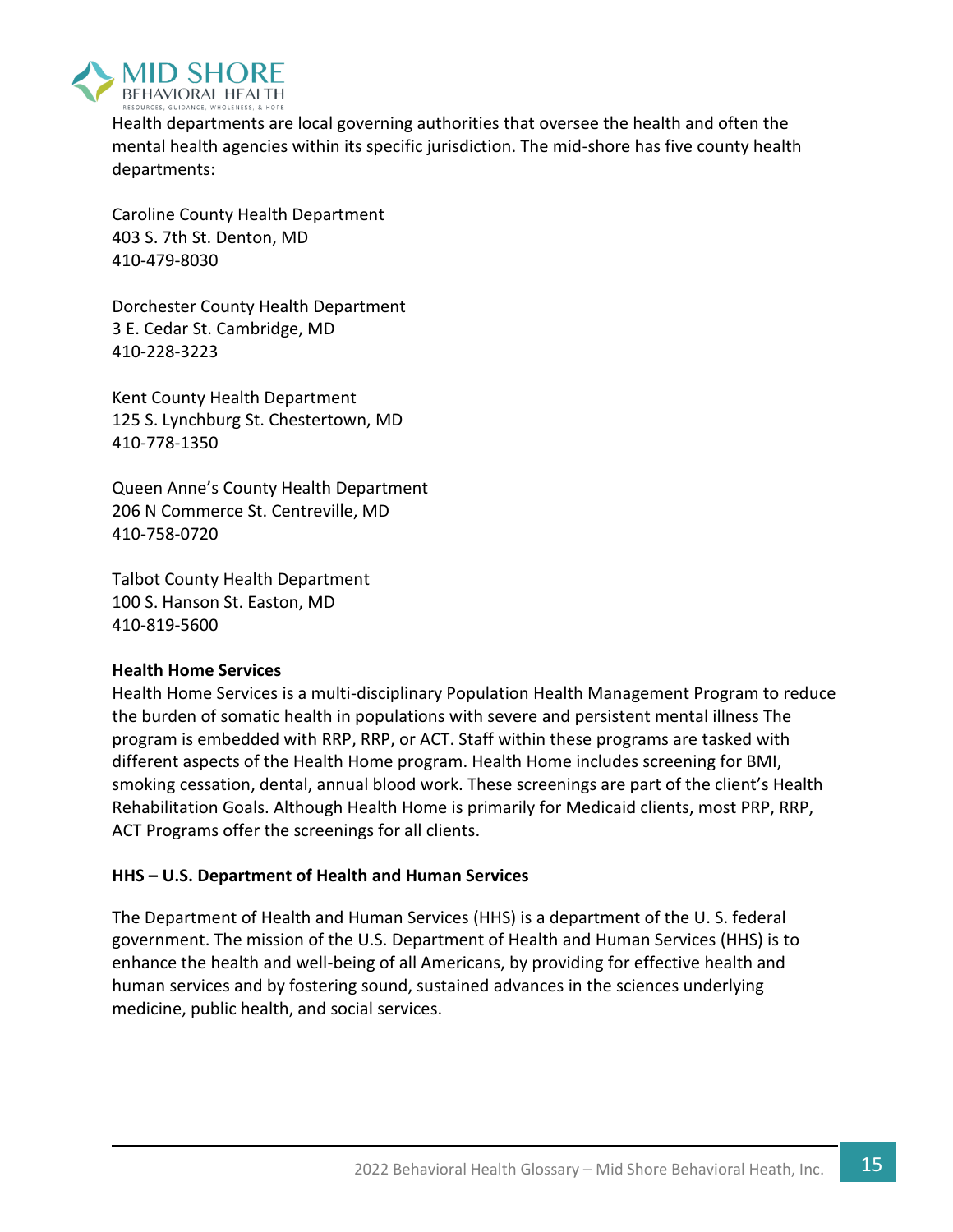

#### **HIA - High Inpatient Utilizer**

High utilizers are a small group of patients who impose a disproportionately high burden on the healthcare system due to their elevated resource use.

#### **HIPAA – Health Insurance Portability and Accountability Act**

Health Insurance Portability and Accountability Act (HIPAA) is a federal law that requires the creation of national standards to protect sensitive patient health information from being disclosed without the patient's consent or knowledge.

#### **HMIS - Homeless Management Information System**

Homeless Management Information System (HMIS) is a class of database applications used to confidentially aggregate data on homeless populations served in the United States. Such software applications record and store client-level information on the characteristics and service needs of homeless persons

#### **Hoarding**

Hoarding disorder involves an excessive accumulation of items regardless of actual value, and/or a persistent difficulty discarding or parting with possessions because of a perceived need to save them. A person with hoarding disorder experiences distress at the thought of getting rid of the items.

#### **HSAM - Human Services Agreement Manual**

Human Services Agreement Manual (HSAM) is a manual which specifies administration and fiscal policy for grants and contracts, cost reimbursement contracts, and grant-in-aid and purchase of services contracts for human services funding which are made by the Maryland Department of Health and Mental Hygiene (MDH). This manual does not address programmatic issues. This manual shall, by reference, become part of each MDH grant/contract agreement and the provisions are extended to all sub vendors.

#### **Human Trafficking**

Human trafficking involves the use of force, fraud, or coercion to obtain some type of labor or commercial sex act. Traffickers use force, fraud, or coercion to lure their victims and force them into labor or commercial sexual exploitation.

#### **HUD –Department of Housing and Urban Development**

The Department of Housing and Urban Development (HUD) is a federal agency responsible for housing programs; in particular, Section 8, a program of housing vouchers for the disabled.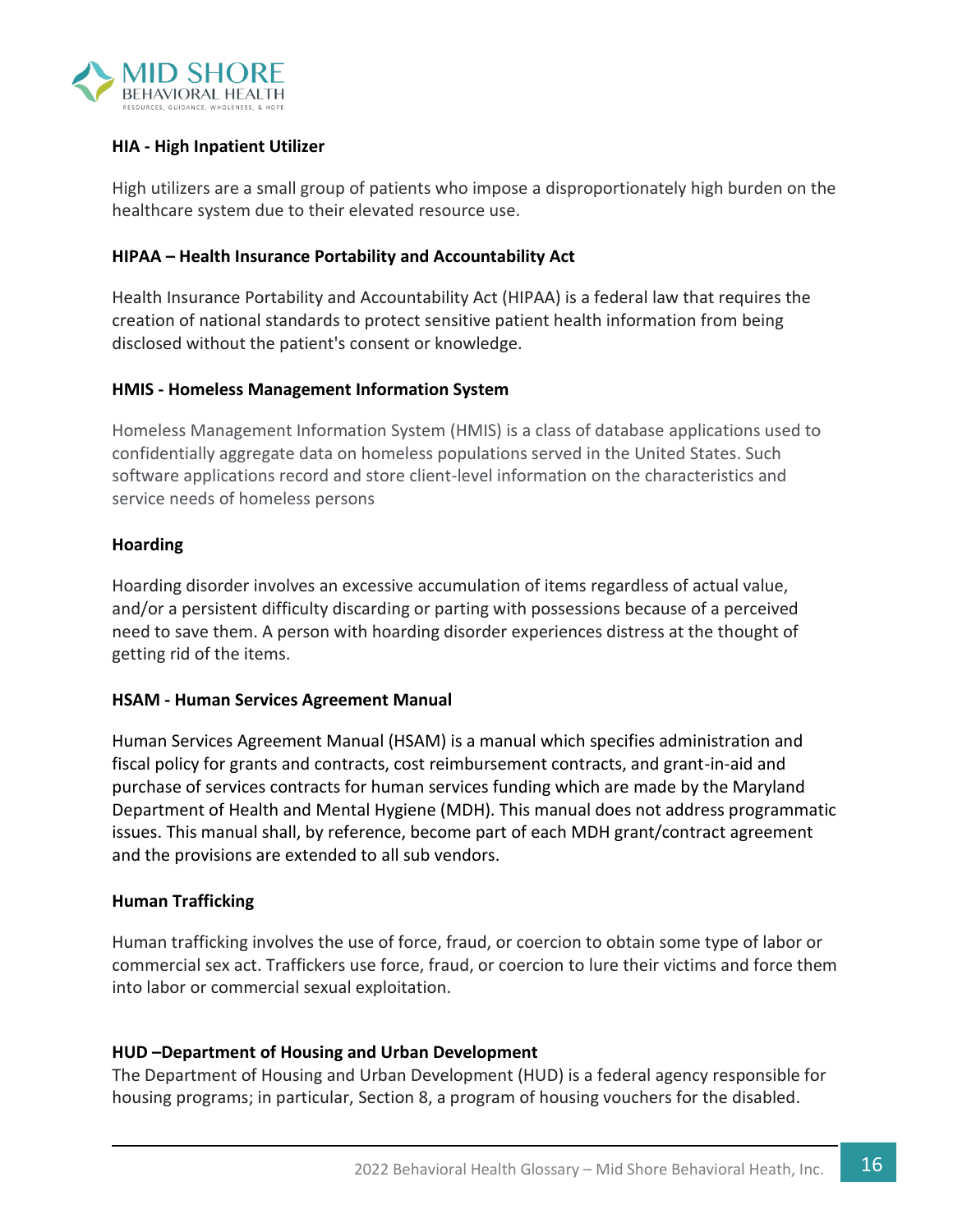

#### **IAC - Inter-Agency Committee**

The Inter-Agency Committee (IAC) addresses situations in which children are causing concern in the community and develops plans to improve their function in these areas.

#### **IDEA – Individuals with Disabilities Education Act**

The Individuals with Disabilities Education Act (IDEA) guarantees a free appropriate public education for children with disabilities, including the implementation of IEP and 504 plans.

#### **IEP – Individualized Education Plan**

An Individualized Education Plan (IEP) developed for each public-school child in the U.S. who needs special education.

#### **IDD - Intellectual and Developmental Disabilities**

Intellectual and developmental disabilities (IDDs) are disorders that are usually present at birth and are characterized by differences with both: intellectual functioning or intelligence, which include the ability to learn, reason, problem solve, and other skills; and adaptive behavior, which includes everyday social and life skills.

#### **IFPS - Interagency Family Preservation Service**

Interagency Family Preservation Service (IFPS) is a program that helps prevent unnecessary outof-home placement for at-risk youth who are at imminent risk of removal from their homes.

#### **Inhalant**

Inhalants are volatile substances that produce chemical vapors found in hundreds of products that may induce psychoactive effects when inhaled. Inhalants include:

- **Gases:** butane, propane, anesthetic gases, such as ether, chloroform, halothane, and nitrous oxide.
- **Aerosols:** spray paint, hair and deodorant sprays, whipped cream dispensers, fabric protector sprays, and vegetable oil cooking sprays.
- **Nitrites:** amyl, butyl, and cyclohexyl nitrites and other related organic nitrate compounds commonly known as "poppers" often sold in small brown bottles and labeled as "video head cleaner," "room odorizer," "leather cleaner," or "liquid aroma."

#### **Integrated Care**

Integrated Care is an organizing principle based on the integrating coordination of mental health and substance use treatment with primary care services to produce the best outcomes for people with multiple health care needs.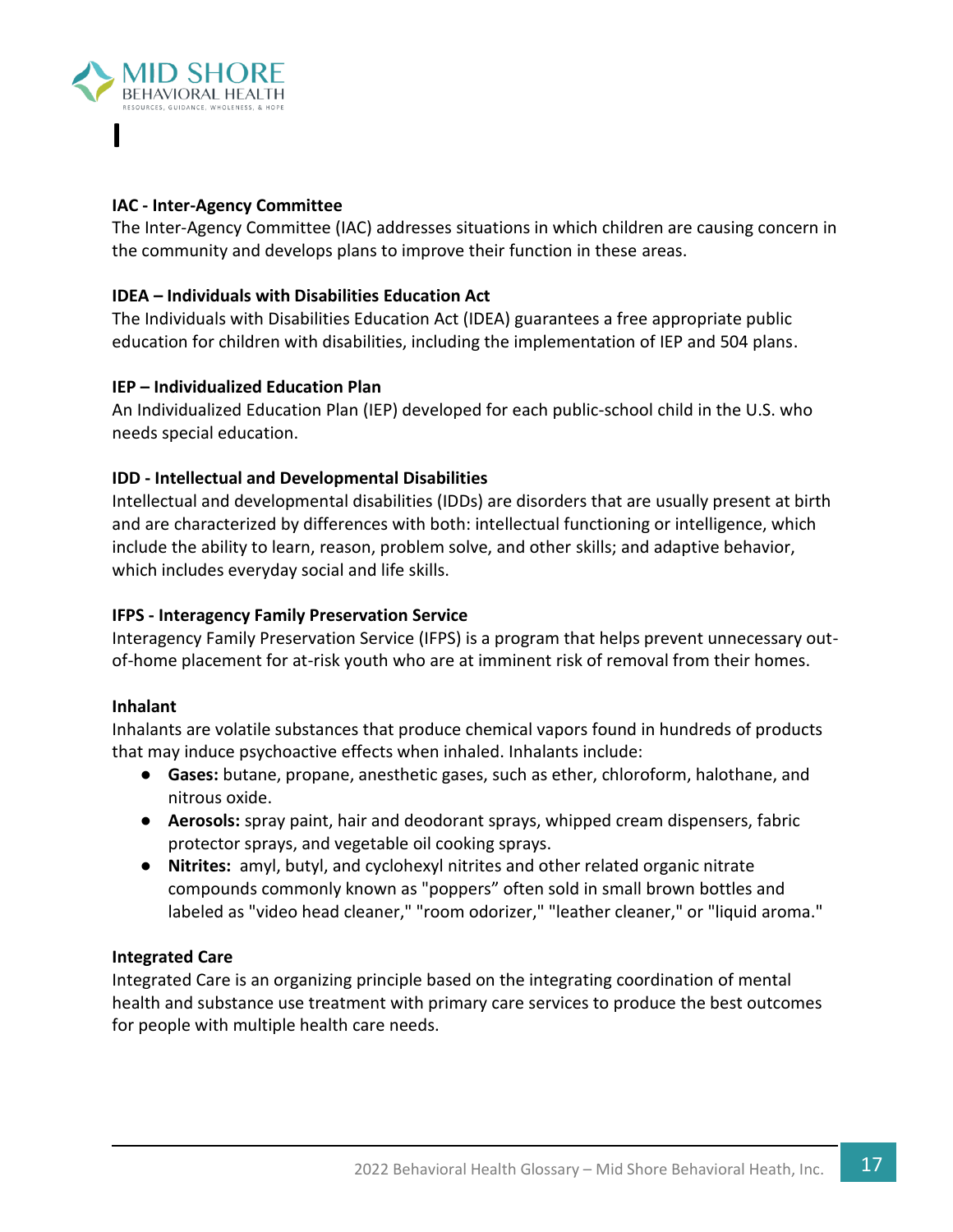

# **K**

#### **Ketamine**

Ketamine, also called "Special K" or "Super K", is a hallucinogen and can also be referred to as a "dissociative drug." High doses can lead to memory loss, seizures, amnesia, psychosis, trouble breathing, and being unable to move.

#### **K2**

K2, also called "spice", is a mix of shredded plant material and laboratory-made chemicals which produce mind-altering effects. K2 is labeled "not for human consumption", but still misleadingly may be referred to as "synthetic marijuana" or "fake weed" or labeled as incense. The Drug Enforcement Administration has made many of the active chemicals found in Spice illegal as effects of spice can be unpredictable and, in some cases, severe or cause death

#### **Kratom**

Kratom is a tropical evergreen tree in the coffee family native to Southeast Asia. Kratom has opioid properties and some stimulant-like effects, but can also induce seizures, high blood pressure, and even death.

### **L**

#### **LAA - Local Addictions Authority**

A Local Addiction Authority (LAA) oversees systems public health systems development, management, and contract monitoring, and handling jurisdictional complaints. The LAA is also tasked with supporting community providers to maintain capacity and sustain services.

#### **LBHA - Local Behavioral Health Authority**

The Local Behavioral Health Authority (LBHA) is responsible for planning, managing, and monitoring public behavioral health services at the local level.

#### **LCADC - Licensed Clinical Alcohol and Drug Counselor**

A Licensed Clinical Alcohol and Drug Counselor (LCADC) holds a doctoral or master's degree in a health and human services counseling field from a regionally Board- accredited educational institution. An LDADC practices clinical alcohol and drug counseling and provides services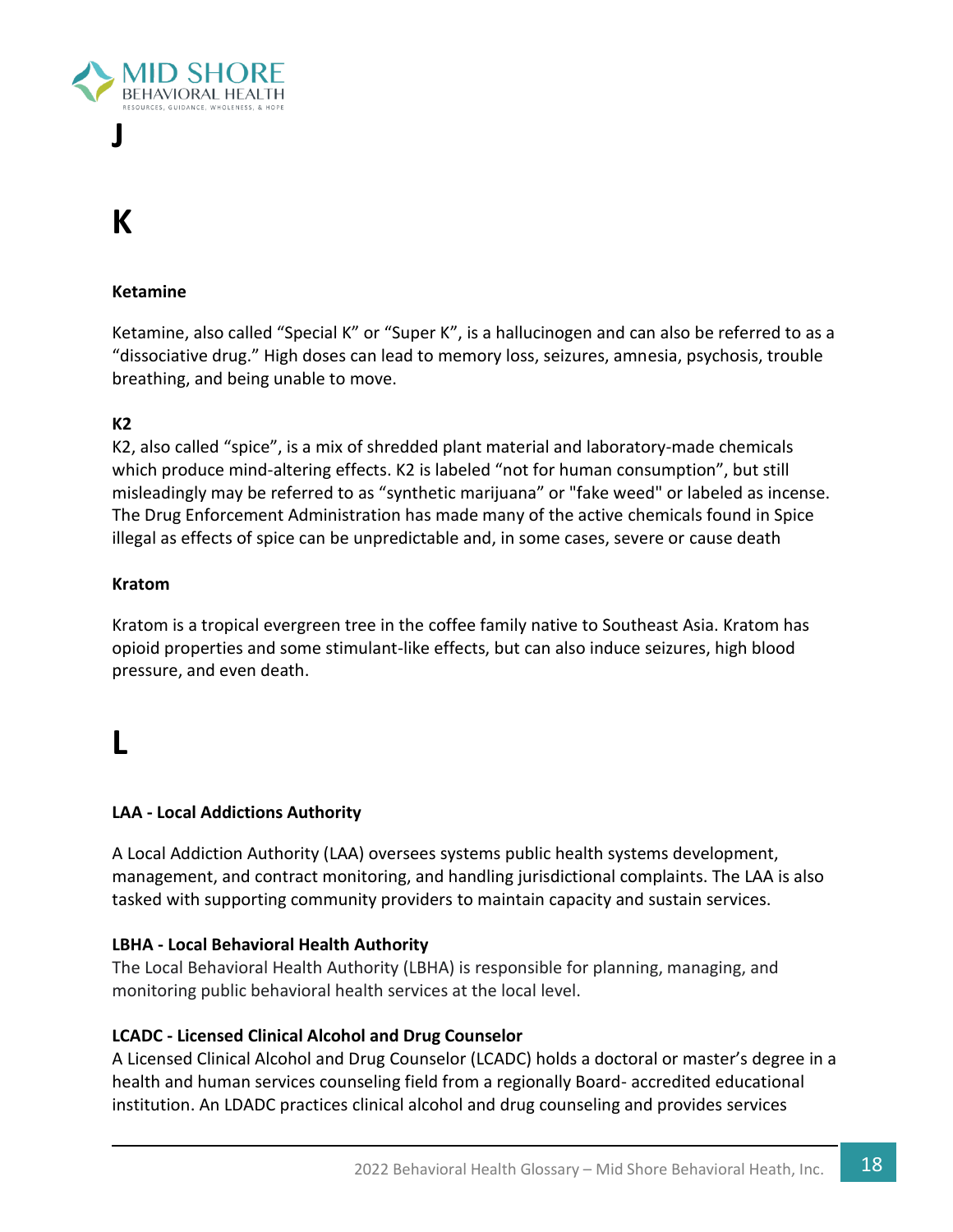

involving methods in the diagnosis, prevention, treatment, and amelioration of psychological problems, emotional conditions, or mental conditions of individuals or groups.

#### **LCDC - Licensed Chemical Dependency Counselor**

A Licensed Chemical Dependency Counselor (LCDC) is a licensed chemical dependency counselor who helps people with substance use disorders better understand and cope with addiction.

#### **LCPAT - Licensed Clinical Professional Art Therapist**

A Licensed Clinical Professional Art Therapist (LCPAT) has a clinical art therapy license enabling them to practice art therapy for diagnosis, prevention, treatment, and amelioration of psychological and emotional or mental conditions.

#### **LCPC - Licensed Clinical Professional Counselor**

A Licensed Clinical Professional Counselor (LCPC) is a professional who has been qualified to provide psychotherapy and other counseling services. LCPCs are trained to work with individuals, families, and groups to treat mental, behavioral, and emotional problems and disorders.

#### **LCT - Local Care Team**

A Local Care Team (LCT) works to ensure that community alternatives have been exhausted before a child is placed in institutional care.

#### **LCSW - Licensed Certified Social Worker**

A Licensed Certified Social Worker (LCSW) is a master's-level social work license that allows an individual to practice non-clinical social work independently and to provide clinical social work services under supervision.

#### **LCSW-C - Licensed Certified Social Worker - Clinical**

A Licensed Certified Social Worker - Clinical (LCSW-C) level allows an individual to have a private practice, perform clinical social work, and train LCSWs as their supervisor through the contractual agreement process.

#### **LDAAC – Local Drug and Alcohol Abuse Council**

The Local Drug and Alcohol Abuse Council (LDAAC) develops the plans, strategies, and priorities of the county for meeting the identified needs of the public and the criminal justice system for alcohol and drug abuse evaluation, prevention, intervention, and treatment.

#### **Least Restrictive Care**

Least Restrictive Care refers to a patient's civil rights and their right to their choice of care. As a matter of ethical obligation, in all cases a behavioral healthcare provider should attempt to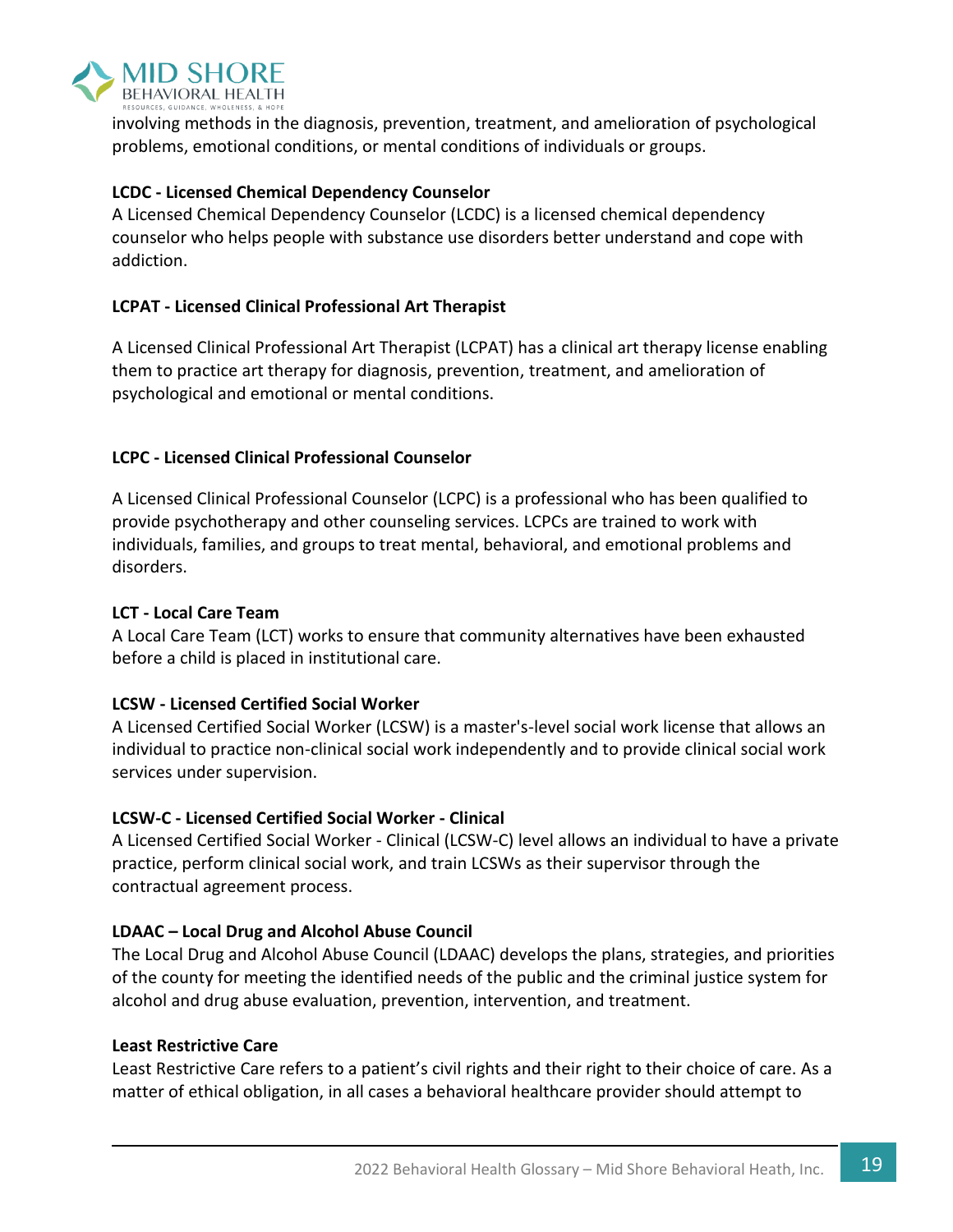

provide care to their clients in a way that is least restrictive in the community, but that also provides an adequate quality of care while ensuring the safety of the client and the community.

#### **LGBTQ+ - Lesbian, Gay, Bisexual, Transgender, Queer/Questioning,**

LGBTQ+ is an acronym for lesbian, gay, bisexual, transgender and queer or questioning. The plus may refer to asexual, cisgender, intersex, nonbinary, gender nonconforming, or Two-Spirit Pan-Indigenous American identity. These terms are used to describe a person's sexual orientation or gender identity.

#### **LGPC - Licensed Graduate Professional Counselor**

A Licensed Graduate Professional Counselor (LGPC) is a licensed graduate professional counselor who may practice graduate professional counseling for two years under the supervision of an approved supervisor while fulfilling the two year post graduate supervised clinical experience. LGPC is a temporary license before the acquisition of an LCPC.

#### **LMB – Local Management Board**

A Local Management Board (LMB) is the coordinating board for local jurisdictions to ensure the implementation of the interagency service delivery system for children, youth, and families. LMBs were formally known as Local Planning Entity (LPE.)

#### **LMFT - Licensed Marriage and Family Therapist**

A Marriage and Family Therapists (MFT) is a mental health professional trained in psychotherapy and family systems and licensed to diagnose and treat mental and emotional disorders within the context of marriage, couples, and family systems.

#### **LSD - Lysergic Acid Diethylamide**

Lysergic Acid Diethylamide (LSD) is a potent, mood-changing, synthetically manufactured chemical that can be taken orally as tablets, small squares of paper, a liquid, or pellets. LSD is also known as acid, alice, doses, blotter, lucy, tab, strip, or L.

# **M**

#### **MA – Medical Assistance or Medicaid**

Medical Assistance, also referred to as MA or Medicaid, is the federal-state program that pays medical costs for very low-income people. Recipients of need-based cash benefit programs such as SSI, AFDC, and PAA are automatically covered by Medicaid in Maryland.

#### **MABHA - Maryland Association of Behavioral Health Authorities**

The Maryland Association of Behavioral Health Authorities (MABHA) is the non-profit organization of Maryland's Core Service Agencies, Local Addictions Authorities, and Local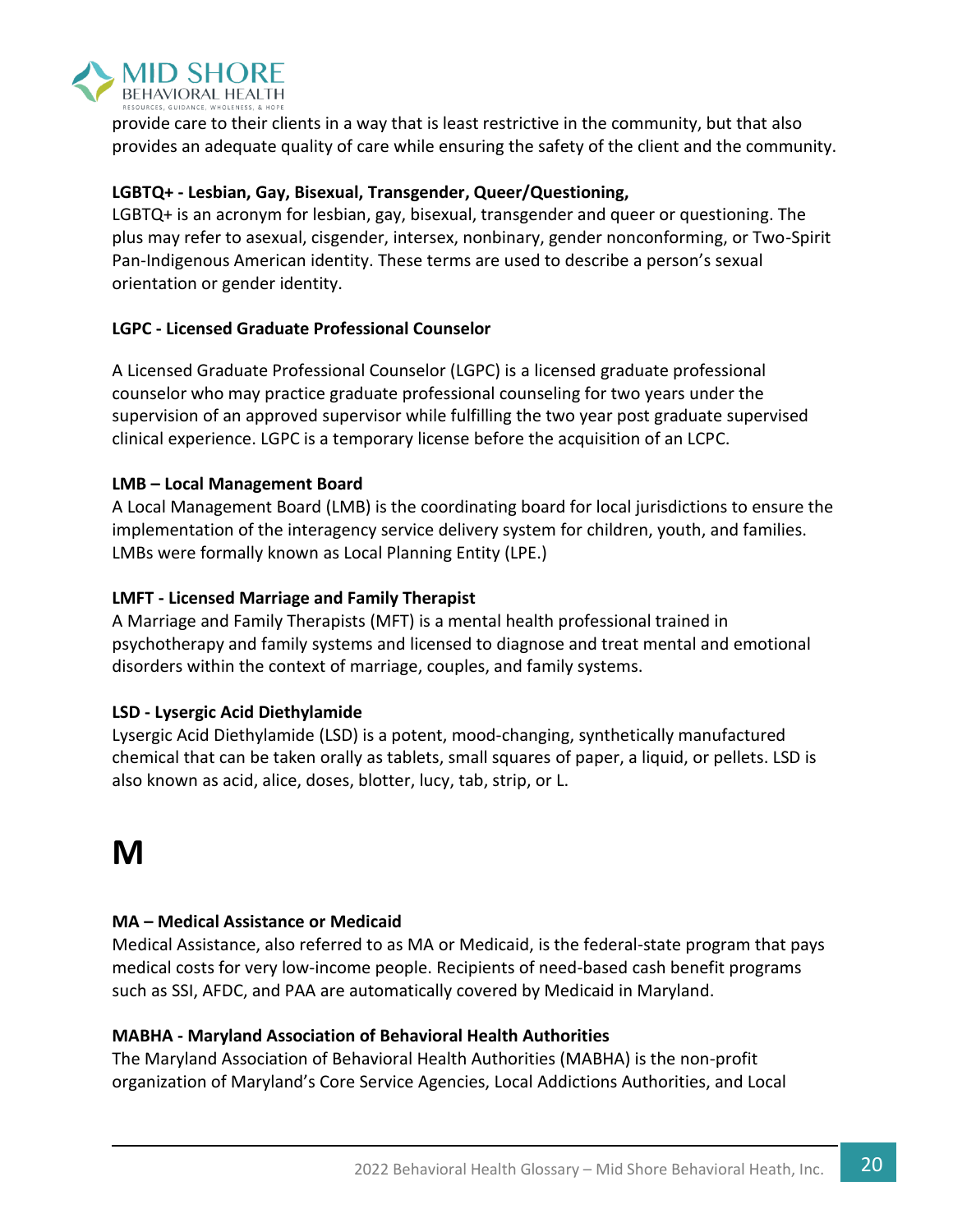

Behavioral Health Authorities. MABHAs are responsible for planning, managing, and monitoring public behavioral health services at the county level.

#### **Marijuana**

Marijuana is a psychoactive dried resinous flower buds and leaves of the female hemp or cannabis plant, which contain high levels of THC. When smoked, vaped, or ingested, marijuana can cause euphoria or relaxation, as well as anxiety, paranoia, and in extreme instances, psychosis. Slang terms for marijuana include weed, pot, dope, grass, reefer, ganja, hash, MJ, herb, chronic.

#### **MAT – Medication Assisted Treatment**

**Medication Assisted Treatment** (MAT) are doctor-prescribed medications which relieve withdrawal symptoms and psychological cravings caused by substance use. MAT combines behavioral therapy in conjunction with medications to treat substance use disorders. Medications include Subutex, Sublicade, Suboxone, Vivitrol, Buprenorphine, Methadone, and Disulfiram.

#### **MCHP – Maryland Children's Health Program**

Maryland Children's Health Program (MCHP) provides health care to children and adolescents, under the age of 19, and pregnant women of any age whose family income is up to 200% of the federal poverty level.

#### **MCCJTP - Maryland Community Criminal Justice Treatment Program**

Maryland Community Criminal Justice Treatment Program (MCCJTP), a multiagency collaborative established by the Maryland Department of Health that provides shelter and treatment services to mentally ill offenders in their communities.

#### **MCO - Managed Care Organization**

A Managed Care Organization (MCO) is an organization that has a contract with the State Medicaid agency to provide health services to consumers for a monthly capitation rate, or fixed rate, for each consumer.

#### **MCSS - Maryland Crisis Stabilization Services**

Maryland Crisis Hotline - 1-800-422-0009

Maryland Crisis Stabilization Services (MCSS) are a State-wide, 24-hour crisis intervention and supportive counseling hotline for situations that include suicide, family and relationship problems, shelter needs, violent or threatening domestic situations, loneliness, depression, chemical dependency issues, and others.

#### **MCT - Mobile Crisis Team**

**A Mobile Crisis Team (**MCT) is a community-based mobile crisis services that provide 24/7 availability of -face-to-face professional and peer intervention, deployed in real time to the location of a person in crisis, whether at home or wherever the crisis may be occurring, to begin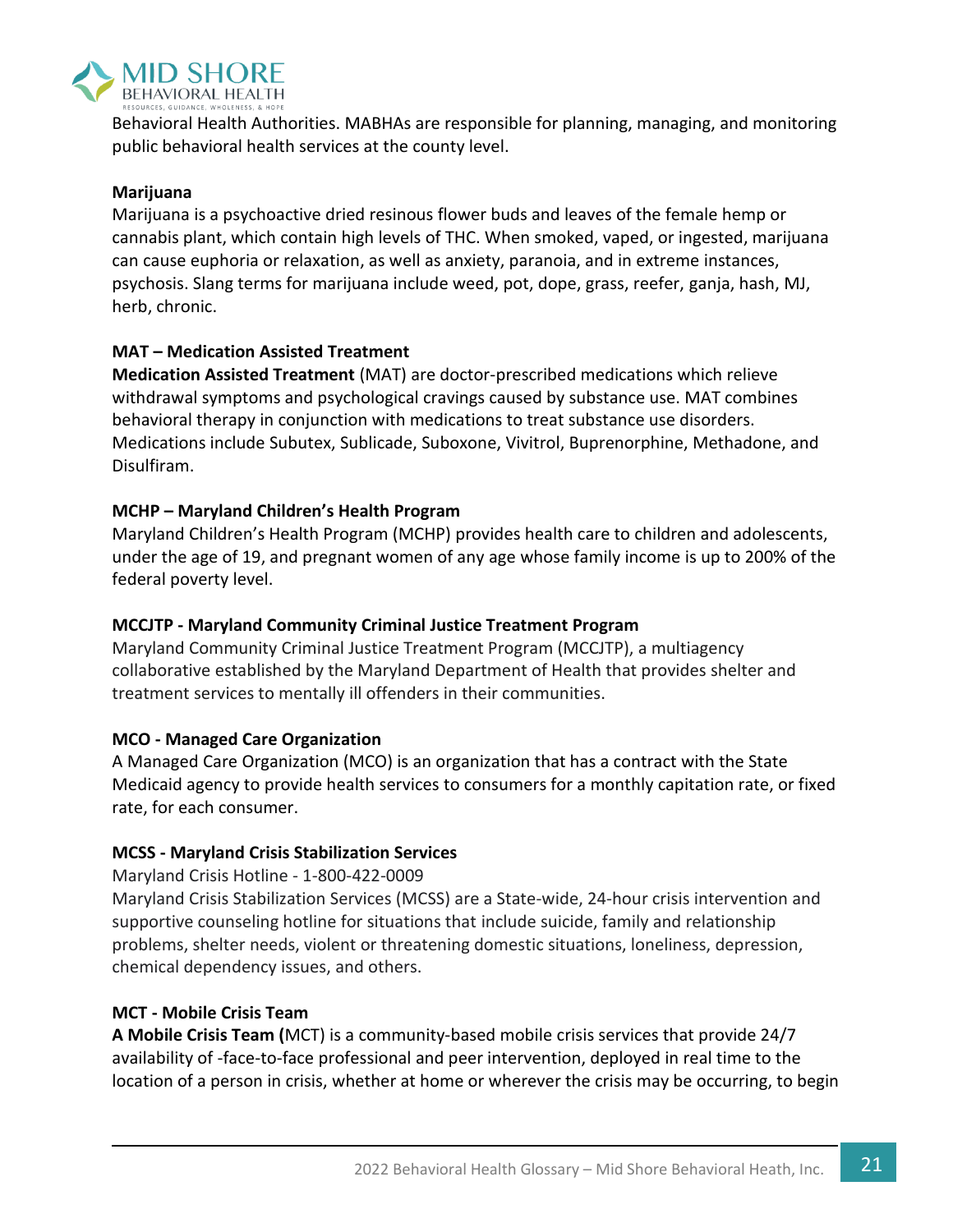

the process of assessment and definitive treatment outside of a hospital or health care facility. The Eastern Shore Mobile Crisis Team can be reached at 808-407-8018.

#### **MDH - Maryland Department of Health**

The Maryland Department of Health (MDH) is an agency of the government of Maryland responsible for public health issues.

#### **MDoA – State of Maryland Department of Aging**

State of Maryland Department of Aging (MDoA) is an independent State agency charged with serving the needs of Marylanders age 60 or older who meet financial eligibility. Along with local Agencies on Aging, MDoA oversees various programs statewide.

#### **MDOD – Maryland Department of Disabilities**

Maryland Department of Disabilities (MDOD) oversees the restructuring and reorganization of government delivery of services and programs for people with disabilities in Maryland, through collaboration with all state agencies.

#### **MDMA - Methylenedioxy-methamphetamine**

Methylenedioxy-methamphetamine (MDMA) is a synthetic drug that alters mood and perception. Once popular among rave-goers, it is now commonly referred to as Molly or Ecstasy. MDMA comes in capsules, tablets, or powder form, and can be snorted or swallowed.

#### **Medically Managed Intensive Hospital/Inpatient Treatment- IV**

#### **Medicare**

Medicare is a nationwide federally administered program that covers the costs of hospitalization, medical care, and some related services for the elderly and other individuals with select disabilities.

#### **Mental Health**

Mental Health is the state of a person's emotional, psychological, and social well-being.

#### **Methadone**

Methadone is a synthetic opiate prescription primarily used in the detoxification and maintenance of patients who are dependent on opioids. Methadone is commonly used as part of Medication-Assisted Treatment and reduces opioid craving and withdrawal and blocks the effects of opioids, so the brain thinks it's getting high, but the person feels normal.

#### **Methamphetamine**

Methamphetamine is a powerful, highly addictive stimulant that affects the central nervous system. Also known as meth, crank, blue, ice, and crystal, among many other terms, methamphetamine takes the form of a white, odorless, bitter-tasting crystalline powder that can be snorted, smoked, or injected.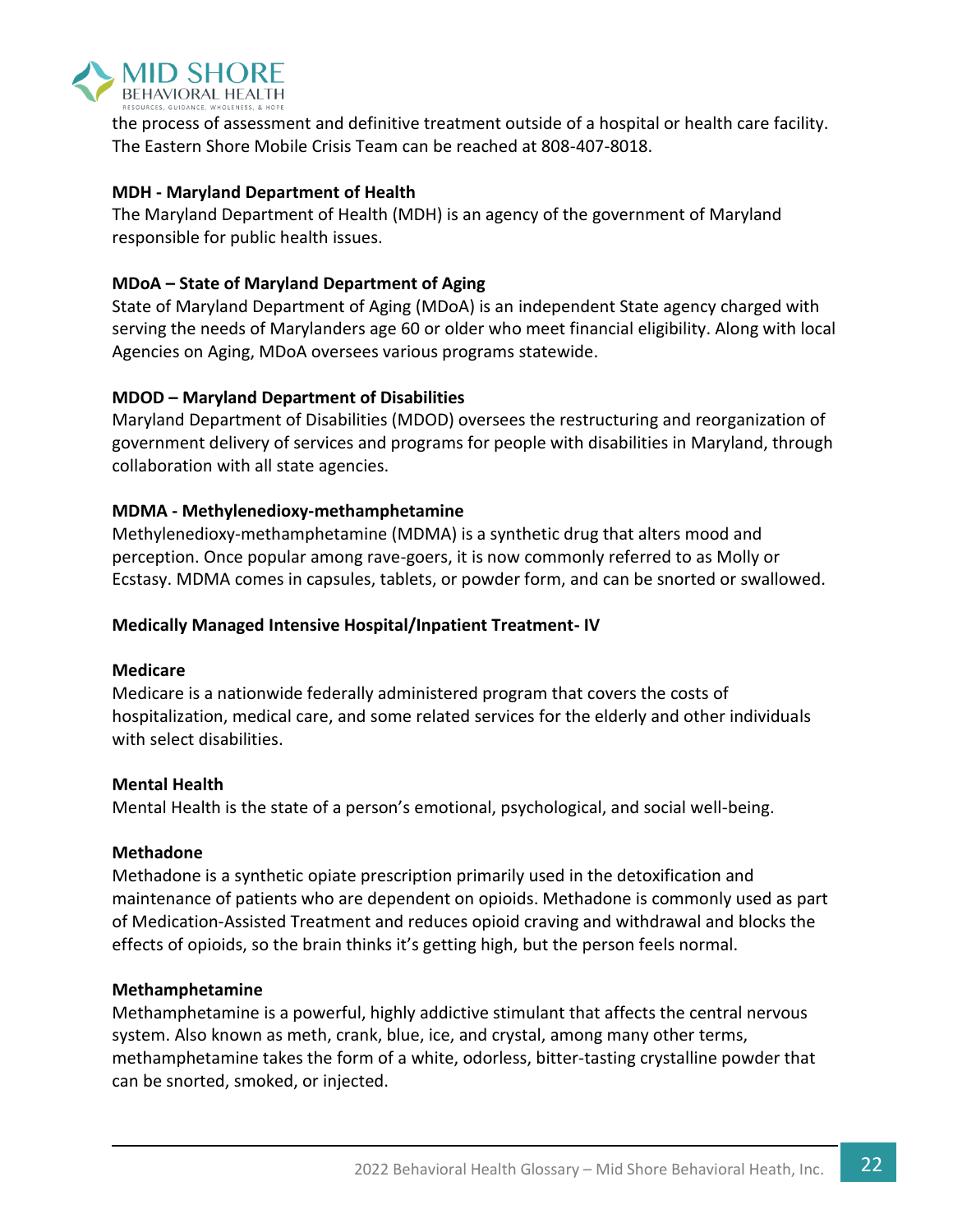

#### **Mental Health Parity Act**

The Paul Wellstone and Pete Domenici Mental Health Parity and Addiction Equity Act of 2008 (MHPAEA) is a federal law that requires mental health or substance use benefits be comparable to medical and surgical benefits in health insurance plans.

#### **MHFA - Mental Health First Aid**

Mental Health First Aid (MHFA) is a course that teaches participants how to identify, understand, and respond to signs of mental illness and substance use disorders. MHFA is available for adults and youth.

#### **Mood Disorder**

Mood disorders are mental disorders primarily affecting a person's mood. Examples of mood disorders include major depressive disorder and bipolar disorder.

#### **MSPC – Mid Shore Planning Collaborative**

The Mid Shore Planning Collaborative (MSPC) includes regional partners, persons in recovery, family members, natural supports, providers, and community leaders who work together to develop the Mid-Shore Community Behavioral Health Plan (CBHP).

#### **MSBH - Mid Shore Behavioral Health, Inc.**

Mid Shore Behavioral Health, Inc. (MSBH) is the mid-shore regional Core Service Agency responsible for the development and implementation of community planning, management, and accountability mechanisms for the delivery of mental health services. MSBH conducts regular public mental health systems needs assessments and develops an annual strategic Community Mental Health Plan.

#### **MTS - Mobile Treatment Services**

Mobile Treatment Services (MTS), also referred to as Mobile Treatment Team (MTT), is an integrated multi-agency team providing clinical and case management services for individuals with persistent mental illnesses who are at greatest risk of relapse and hospitalization, or who repeatedly utilize emergency services. MTS provides outreach, psychiatric rehabilitation, treatment, and support in the individual's natural environment (i.e., home, street, shelters for the homeless, etc.).

#### **Multi-D - The Multi-Disciplinary Team**

The Multi-Disciplinary Team (Multi-D) team reviews cases from Child Protective Services or the IAC that have multi-agency involvement.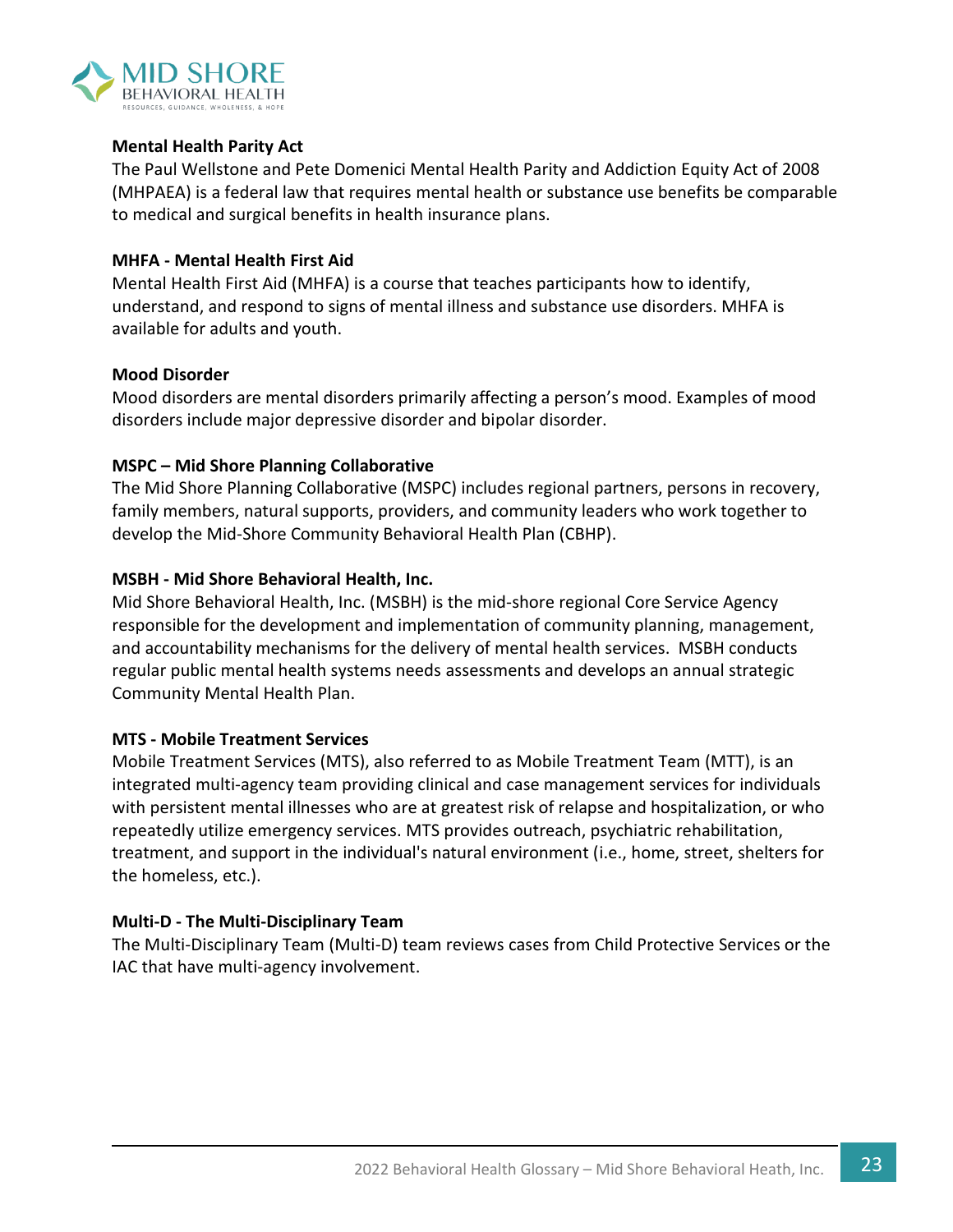

### **N**

#### **NA - Narcotics Anonymous**

Narcotics Anonymous (NA) is a fellowship of men and women for whom drugs, and opioid use have become a major problem. NA attendees meet regularly to help each other stay abstinent or work towards recovery from drugs and opioids.

#### **Nar-Anon Family Groups**

Nar-Anon Family Groups is a fellowship for individuals affected by a loved one's opioid or other drug addiction problem. Like NA, Nar-Anon holds regular meetings to share experience, strength, and hope.

#### **Narcan**

Narcan, or Naloxone, is an opioid reversal drug used to resuscitate individuals who have overdosed on opioids. Narcan is non-habit forming and safe for pregnant women. Many local health departments offer free Narcan and Narcan training.

#### **Nicotine**

Nicotine is a highly addictive organic compound derived from tobacco plants that is found in cigarettes, cigars, pipe tobacco, chewing tobacco, snuff, and vaping devices.

### **O**

#### **OCD – Obsessive Compulsive Disorder**

Obsessive Compulsive Disorder (OCD) is a mental health disorder characterized by repetitive actions that seem impossible to stop.

#### **OHCQ – Office of Health Care Quality**

[The Office of Health Care Quality \(OHCQ\)](https://health.maryland.gov/ohcq/Pages/home.aspx) is the agency within the Maryland Department of Health charged with monitoring the quality of care in Maryland's health care facilities and community-based programs.

#### **OIT - Opioid Intervention Team**

[Opioid Intervention Teams](https://beforeitstoolate.maryland.gov/opioid-intervention-teams/) (OITs) are multi-agency coordination bodies set up in each of Maryland's 24 jurisdictions led by the emergency manager and health officer that coordinate, complement, and integrate with the statewide opioid response effort.

#### **OMHC – Outpatient Mental Health Clinic**

An Outpatient Mental Health Clinic (OMHC) is a nonresidential program for persons with mental illness that work to restore more effective functioning, prevent regression, and provide evaluation, diagnosis, medical services, and psychotherapy.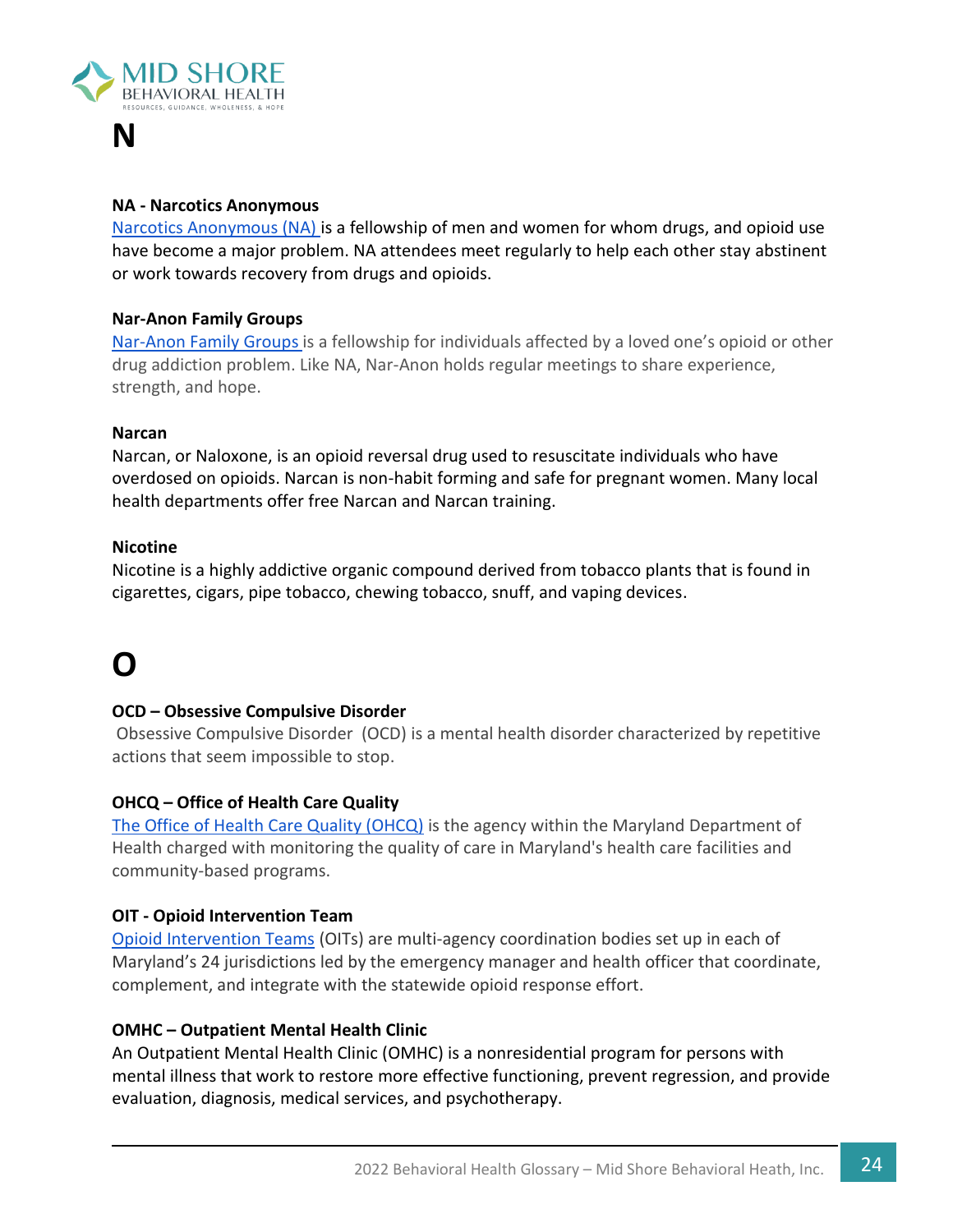

#### **OMPP - Opioid Misuse Prevention Program**

[Maryland Opioid Misuse Prevention Program \(](https://health.maryland.gov/bha/OMPP/Pages/Home.aspx)OMPP) is administered by the Division of Population-Based Behavioral Health within BHA and utilizes funds provided to jurisdictions to strengthen and enhance local overdose prevention plans and implement evidence-based opioid misuse prevention strategies.

#### **OOCC – Opioid Operational Command Center**

The [Maryland Opioid Operational Command Center](https://beforeitstoolate.maryland.gov/about-the-opioid-operational-command-center/) (OOCC) was established by Executive Order [01.01.2017.01] as part of the Hogan Administration's 2017 Heroin and Opioid Prevention, Treatment, and Enforcement Initiative. The Center provides an overarching picture of Maryland's Heroin and Opioid crisis to help build upon ongoing community-based approaches to address the Maryland opioid crisis by increasing collaboration between state and local public health, human services, education, and public safety entities.

#### **Opioid**

Opioids are a class of drugs that include the illegal drug heroin, synthetic opioids such as fentanyl, and pain relievers available legally by prescription, such as OxyContin, Vicodin, codeine, morphine, and others. Opioids are highly addictive and have depressant effects on the central nervous system.

#### **OUD - Opioid Use Disorder**

Opioid use disorder is a substance use disorder relating to the use of prescription, synthetic, or natural opioids.

### **P**

#### **PA-C - Physician Assistant - Certified**

A physician assistant-certified (PA-C) is state-licensed to practice medicine, diagnose mental illnesses, and prescribe medicine with a supervising physician.

#### **PASRR - Pre-Admission Screening & Resident Review**

The Pre-Admission Screening and Resident Review (PASRR) program ensure that individuals with Serious Mental Illness (SMI), Intellectual Disabilities (ID), or related condition (RC) are not unnecessarily institutionalized but can live in the least restrictive environment where their needs may be met.

#### **PATH – Projects for Assistance in Transition from Homelessness**

Projects for Assistance in Transition from Homelessness (PATH) is a formula grant providing community-based services for people with serious mental illness who are homeless or at imminent risk of becoming homeless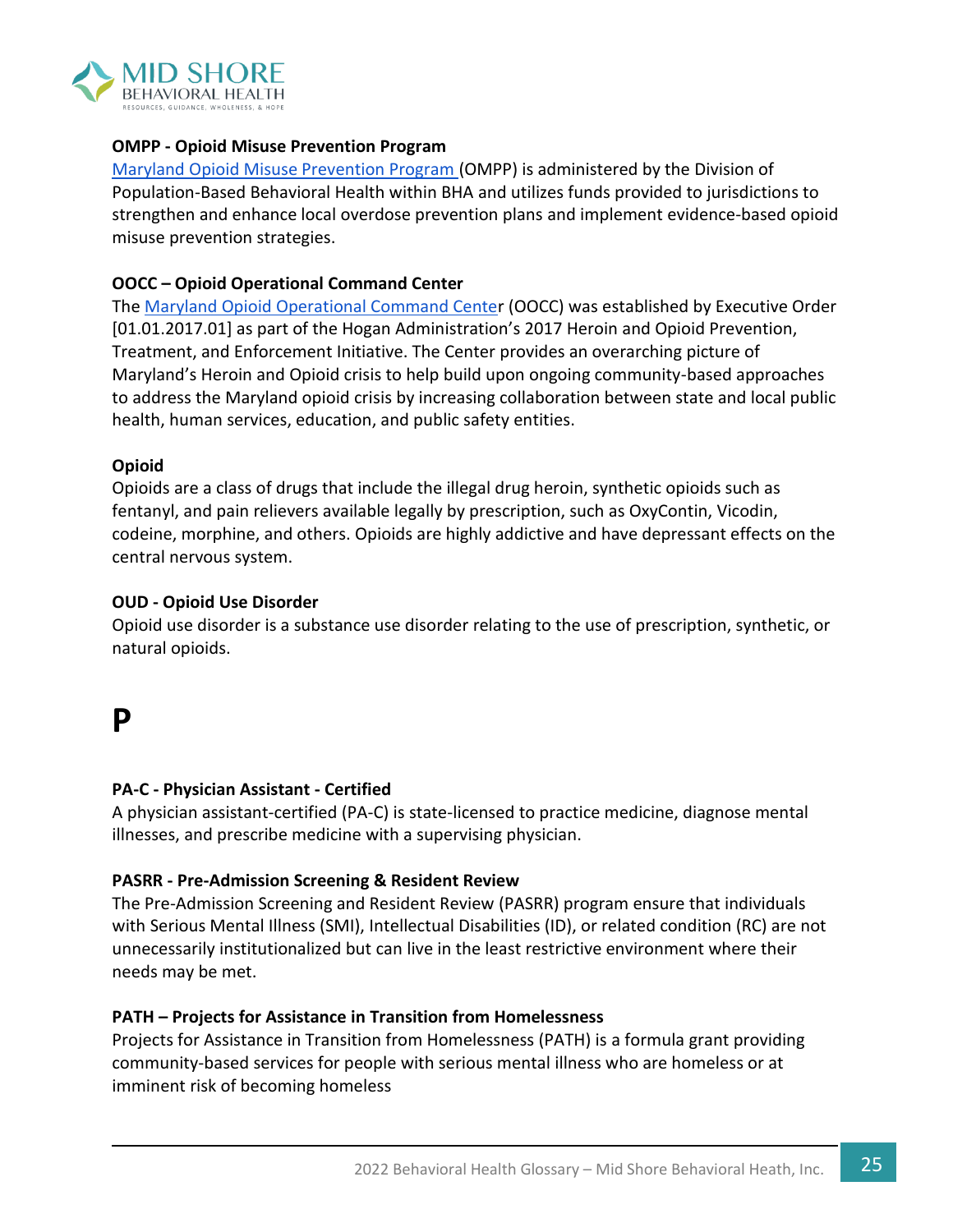

#### **PCP - Phencyclidine**

Phencyclidine, or PCP, is a dissociative hallucinogen that can be sniffed, swallowed, smoked, or injected, and can cause psychosis. PCP also known as Angel Dust, Love Boat, and Peace Pill.

#### **PCP – Primary Care Provider**

A Primary Care Provider (PCP) serves as the initial interface between the consumer and healthcare system. The PCP is usually a physician selected by the consumer upon enrollment in an insurance plan, who is trained in one of the primary care specialties and can refer to other behavioral and somatic health specialists.

#### **Peer Specialist**

Peer specialists are specially trained individuals, otherwise known as Peer Support Specialists, who have a shared, lived experience with the population they are serving. Peers provide resources and support to individuals struggling with addiction or mental health conditions.

#### **PFL - People First Language**

People First Language is an intentional language that is mindful of putting the individual before their health condition. PFL uses phrases such as "person with a disability" or "individual living with bipolar disorder" as opposed to phrases that identify people based solely on their disability, such as "they are disabled" or "they are bipolar."

#### **Personality Disorder**

A personality disorder is a type of mental disorder that involves a rigid and unhealthy pattern of thinking, functioning, and behaving. A person with a personality disorder has trouble perceiving and relating to situations and people, causing significant problems and limitations in relationships, social activities, work, and school.

#### **PHP – Partial Hospitalization Program**

#### **PMH-C - Perinatal Mental Health Counselor**

A Perinatal Mental Health Counselor PMH-C provides care and treatment for women with complex mental health needs to support and plan for the developing relationship between parent and baby.

#### **PMHNP-BC - Psychiatric-Mental Health Nurse Practitioner - Certified**

Psychiatric-Mental Health Nurse Practitioner - Certified (PMHNP-BC) are advanced practice registered nurses certified to diagnose, conduct therapy and emergency psychiatric services, and prescribe medications.

#### **PMHS – Public Mental Health System**

Maryland's Public Mental Health System (PMHS) coordinates policy development, resource allocation, statewide planning, and quality improvement. PMHS is jointly administered by the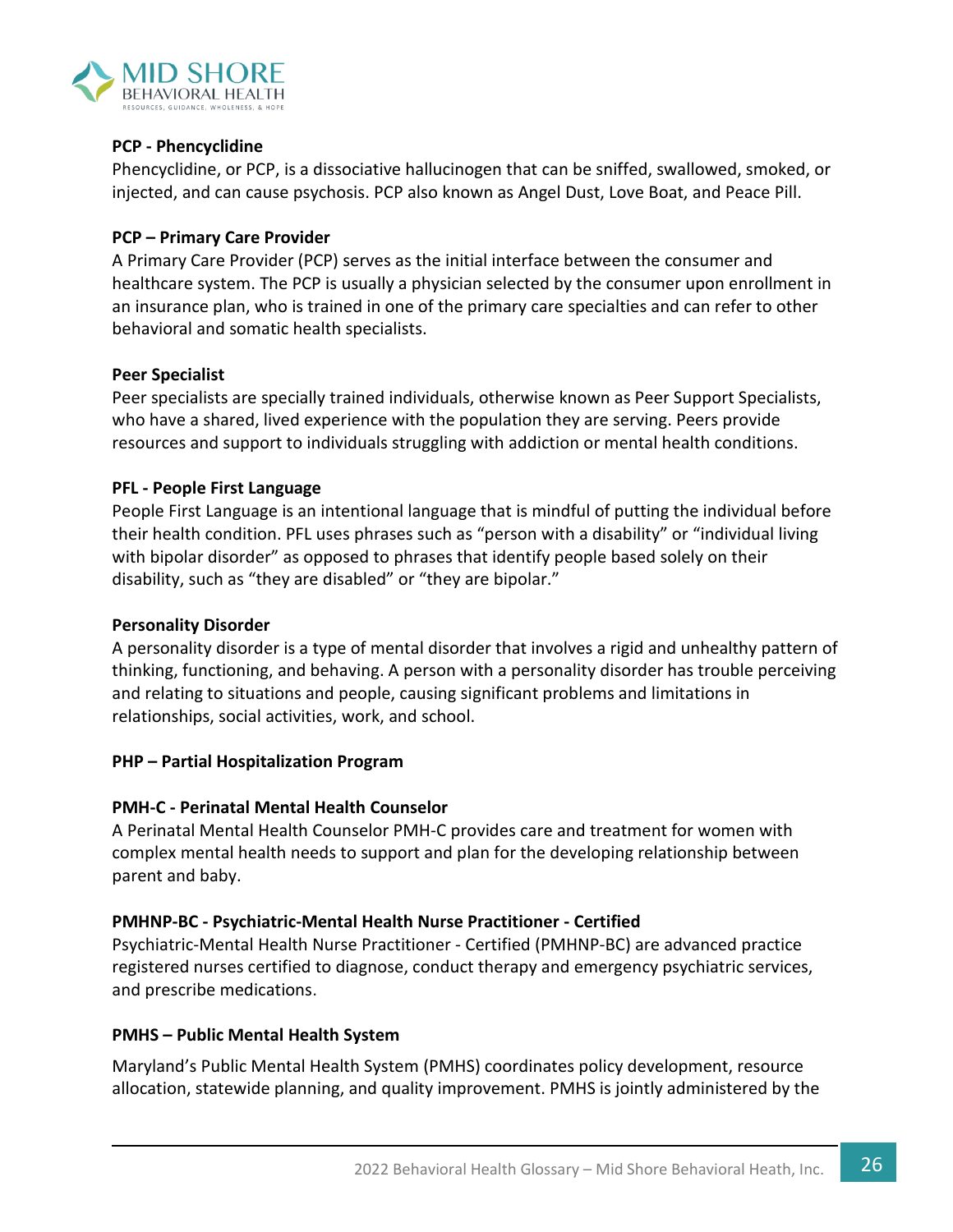

Mental Hygiene Administration, Core Service Agencies, and the contracted Administrative Service Organization.

#### **Postpartum Depression**

Postpartum Depression is a mood disorder that occurs in mothers after the birth of a baby and is usually a short-term disorder.

#### **PPO – Preferred Provider Organization**

Preferred Provider Organizations (PPO) are doctors, hospitals, and other health care providers, and hospitals that belong to the plan's network whose services will cost less than providers out of network.

#### **PRP – Psychiatric Rehabilitation Program**

Psychiatric Rehabilitation Program (PRP) is a community-based rehabilitation program for adults with serious mental illnesses and children with serious emotional disorders which provides training, socialization, and support to reduce the symptoms of the individual's psychiatric disability while maximizing the person's ability to function successfully in the community.

#### **Psilocybin**

Psilocybin, also known as magic mushrooms, is a naturally occurring compound found in certain species of fungi which can have hallucinogenic and euphoric effects.

#### **Psychosis**

Psychosis is a condition that affects the mind and causes a person to lose contact with reality, causing the person to have difficulty with differentiating what is real and what is not. Symptoms of a psychotic episode may include delusions (false beliefs) and hallucinations (seeing or hearing things that others do not see or hear.)

#### **Psychotherapy**

Psychotherapy, also known as talk therapy, is a behavioral health treatment method that can help eliminate or control the symptoms of mental illnesses and emotional difficulties.

#### **PTSD – Post Traumatic Stress Disorder**

Post-traumatic stress disorder (PTSD) is a mental disorder that develops in some people who have experienced a traumatic event, resulting in heightened feelings of anxiety or fear.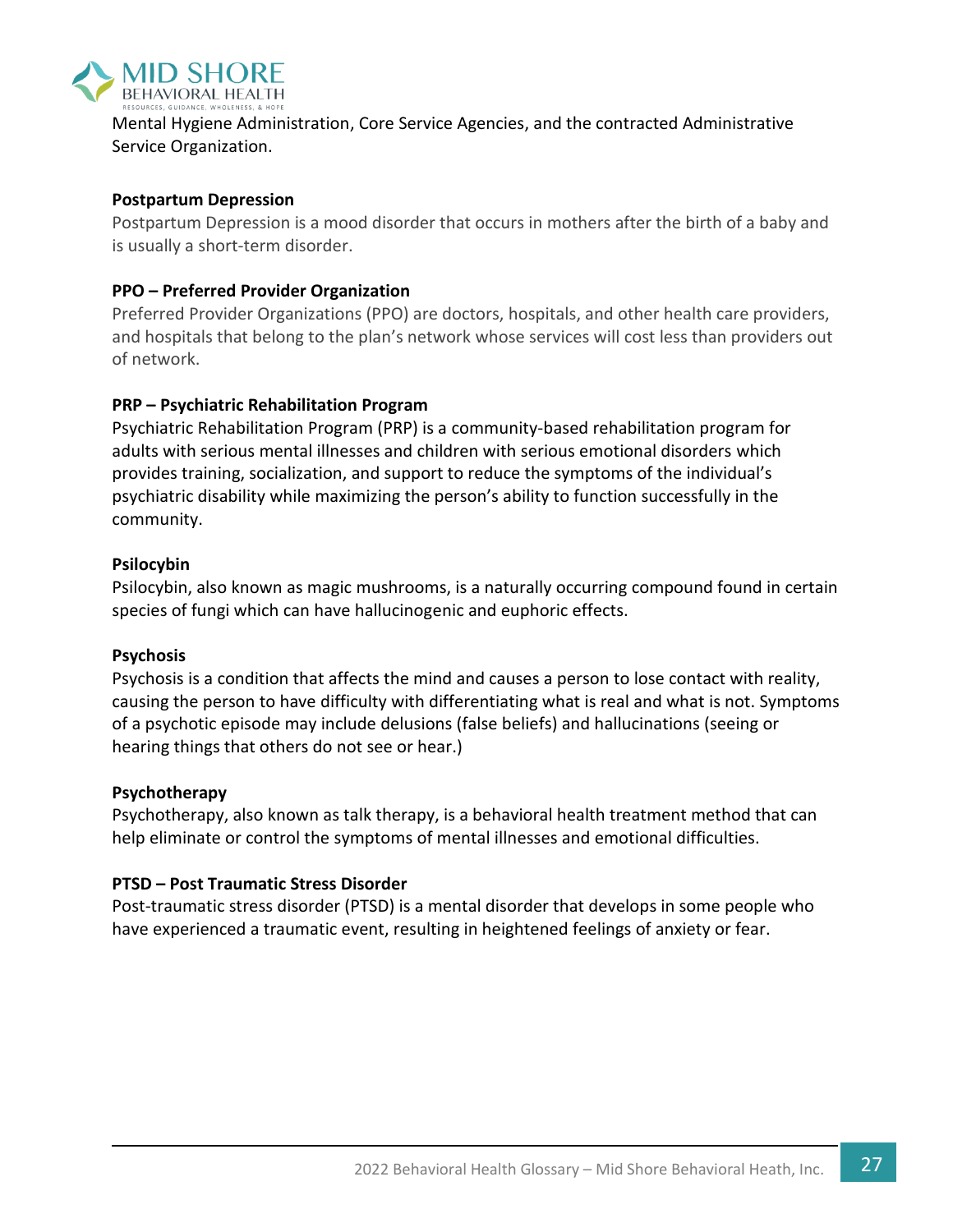

# **Q**

# **R**

#### **RBHAC – Regional Behavioral Health Advisory Committee**

The Mid-Shore Regional Behavioral Health Advisory Committee (RBHAC) assists in the planning and evaluation of the publicly funded mental health and substance-related disorder services for the five mid-shore counties, and is regionally governed by Mid Shore Behavioral Health, Inc.

#### **Recovery**

Recovery is when a person is actively treating and managing a behavioral health disorder, such as a mental illness or addiction. For a substance use disorder, recovery may also be referred to as sobriety and abstinence.

#### **Recovery House**

A recovery house is a privately owned and operated, drug and alcohol-free residence where individuals in recovery pay rent to reside, oftentimes after graduating from a halfway house.

#### **Relapse**

Relapse is the return of illness or substance use disorder symptoms.

#### **Respite Services**

Respite Services provide adults who have a Serious and Persistent Mental Illness (SPMI) or a child/adolescent who has Serious Emotional Disturbance (SED), with a temporary alternative living situation to temporarily relieve the caregiver from the responsibility of care and support.

#### **RN - Registered Nurse**

A registered nurse provides patient care and educates patients and the public about various health conditions.

#### **RRP – Residential Rehabilitation Program**

A Residential Rehabilitation Program (RRP) provides rehabilitation services in a structured home setting to individuals with serious mental illness.

#### **RTC – Residential Treatment Center**

A residential treatment center (RTC), sometimes called a rehab, is a live-in health care facility providing therapy for substance use disorders, mental illness, or other behavioral problems.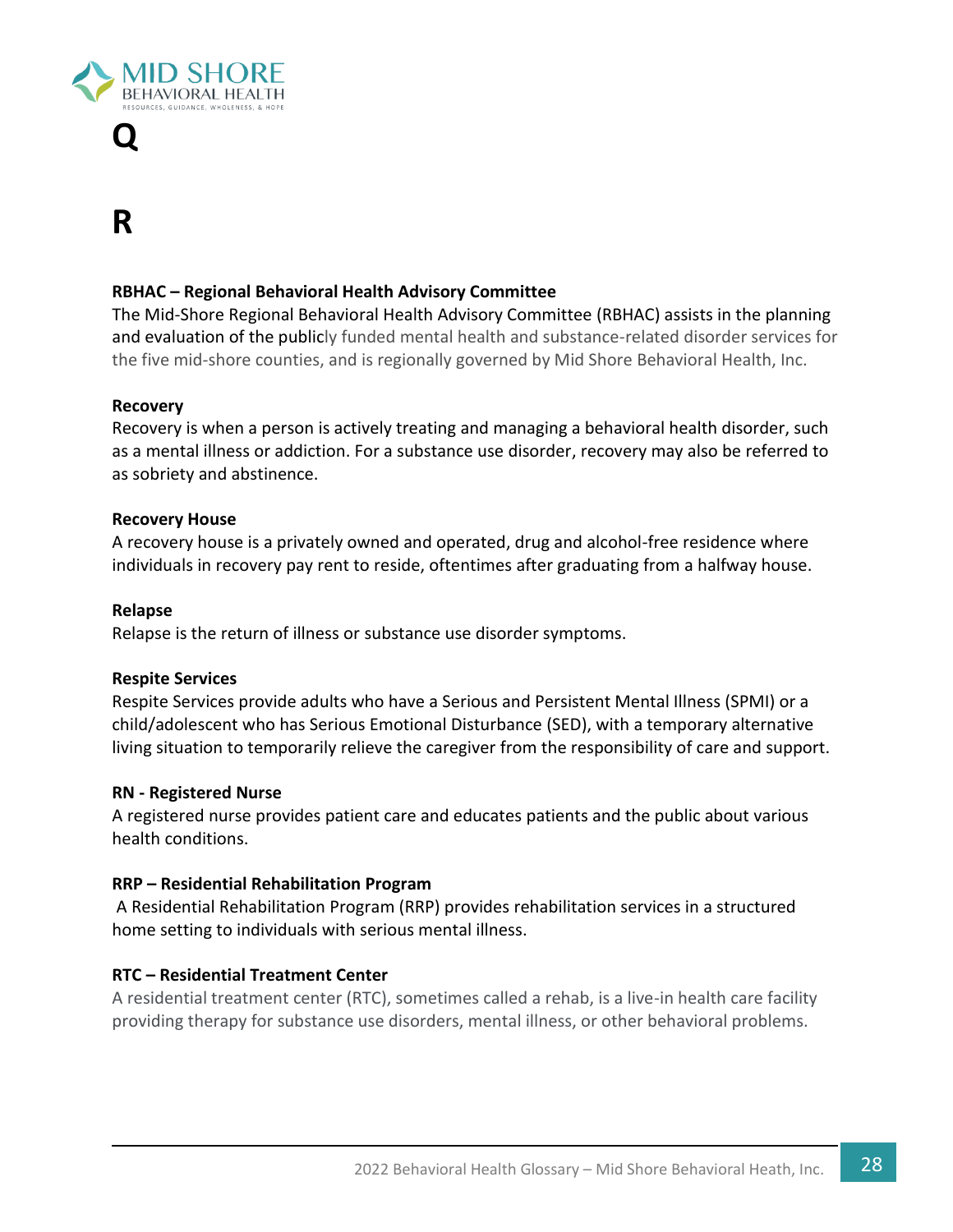

#### **Safe Stations**

**S**

Safe Stations are sites where individuals who are ready to accept help for their addiction can go, without an appointment, to wait in a safe, monitored environment while treatment is arranged. The Eastern Shore has five safe stations that are free and open to anyone who needs them.

#### **Salvia**

Salvia is a plant common that produces hallucinogenic effects when ingested and may be referred to as Diviner's Sage, Sally-D, and Magic Mint.

#### **SAMHSA – Substance Abuse Mental Health Administration**

Substance Abuse Mental Health Administration (SAMHSA) is the division of the United States Department of Health and Human Services tasked with measuring mental health and substance use nationwide and acting as a central resource of evidence-based, best practices to treat, manage and improve behavioral health.

#### **SBIRT - Screening, Brief Intervention and Referral to Treatment**

Screening, Brief Intervention and Referral to Treatment (SBIRT) is an assessment tool used by providers to determine the severity of substance use and the appropriate level of treatment.

#### **Schizophrenia**

Schizophrenia is a mental health condition characterized by symptoms of hallucinations or delusions.

#### **SDoH - Social Determinants of Health**

Social Determinants of Health are the conditions in the places where people live, learn, work, and play that affect a wide range of health and quality-of-life-risks and outcomes.

#### **SEP – Supported Employment Program**

Supported Employment Program (SEP) are services provided to individuals with disabilities to assist with obtaining and maintaining employment.

#### **Sexual Disorders**

Sexual disorders are a group of dysfunctions characterized by a person's inability to fully engage in and derive pleasure from sex.

#### **SMART Recovery**

Self-Management and Recovery Training (SMART) Recovery is an abstinence-oriented support organization for individuals with addictive problems.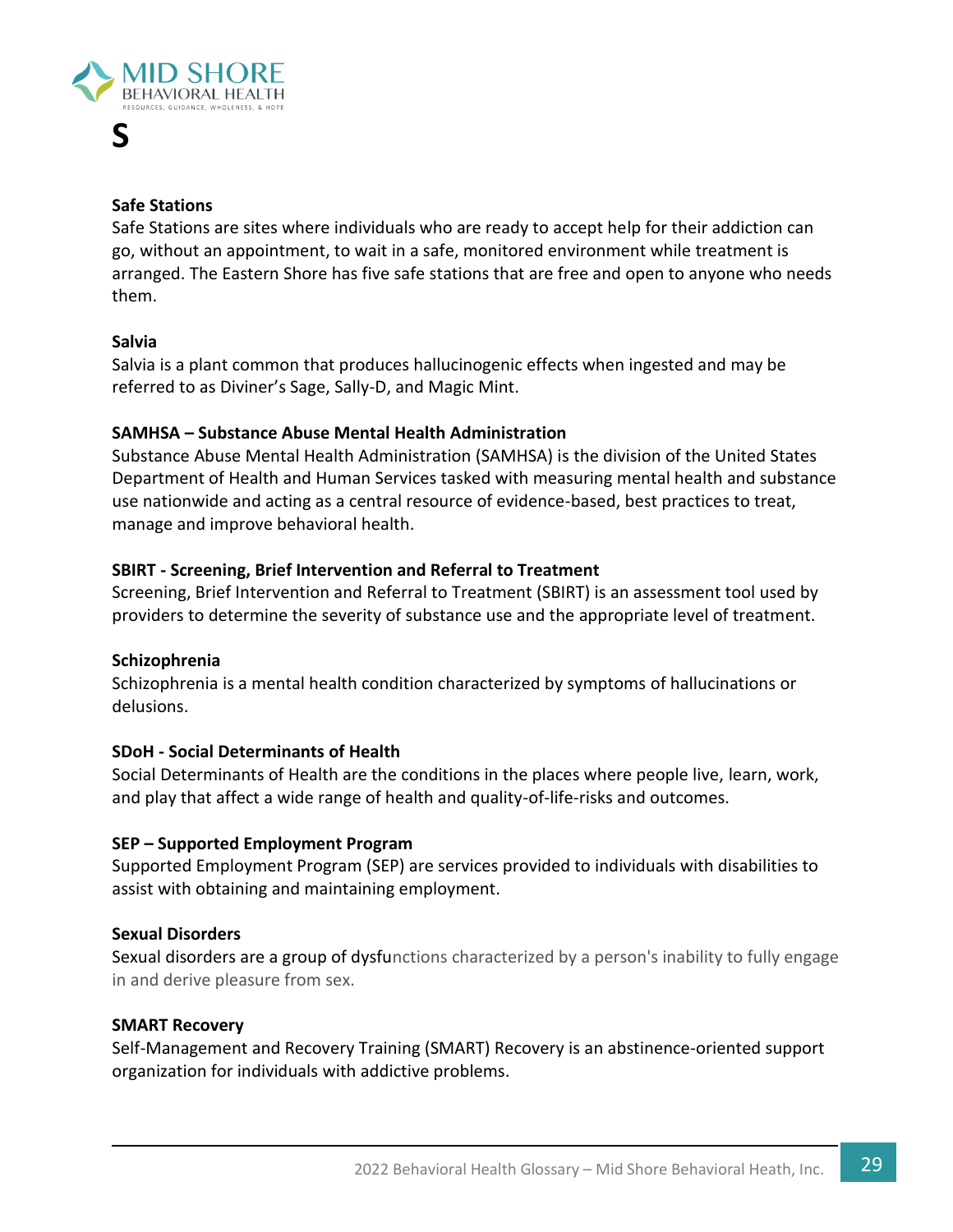

#### **SMI - Serious Mental Illness**

Serious Mental Illness (SMI) is defined as someone over the age of 18 who has, or has had within the past year, a diagnosable mental, behavioral, or emotional disorder that causes serious functional impairment that interferes with major life activities.

#### **SOAR - Social Security Disability Income (SSDI) / Social Security Inform (SSI) Outreach Access and Recovery**

Social Security Disability Income / Social Security Inform Outreach Access and Recovery (SOAR) is a strategy to help states and communities increase access to SSI/SSDI benefits for individuals who are homeless, or at risk of homelessness, and diagnosed with a severe mental illness. Mid Shore Behavioral Health, Inc. can assist with eligibility assessments and referrals to the SOAR program.

#### **SOR - State Opioid Response**

The State Opioid Response (SOR) is a grant-funded program which aims to address the opioid crisis by increasing access to medication-assisted treatment, reducing unmet treatment needs, and reducing opioid overdose related deaths through the provision of prevention, treatment, and recovery activities for opioid use disorder (OUD), including illicit use of prescription opioids, heroin, and fentanyl.

#### **SSA – U.S. Social Security Administration**

The United States Social Security Administration (SSA) is an independent agency of the U.S. federal government that administers Social Security, a social insurance program consisting of retirement, disability, and survivor benefits

#### **SSDI – Social Security Disability Insurance**

Social Security Disability Insurance (SSDI) is a disability program of the Social Security Administration that provides benefits to eligible persons considered medically disabled and who have worked and paid social security taxes (FICA) for a specific number of years.

#### **SSI – Supplemental Security Income**

Supplemental Security Income (SSI) is a disability program of the Social Security Administration that provides benefits to eligible persons considered medically disabled who have little or no income or resources to meet basic needs for food, clothing, and shelter.

#### **SSP - Safe Syringe Program**

Syringe services programs (SSPs) are community-based prevention programs that can provide a range of services, including linkage to substance use disorder treatment; access to, and disposal of, sterile injection equipment, vaccination, disease testing, and linkage to care and treatment for infectious diseases.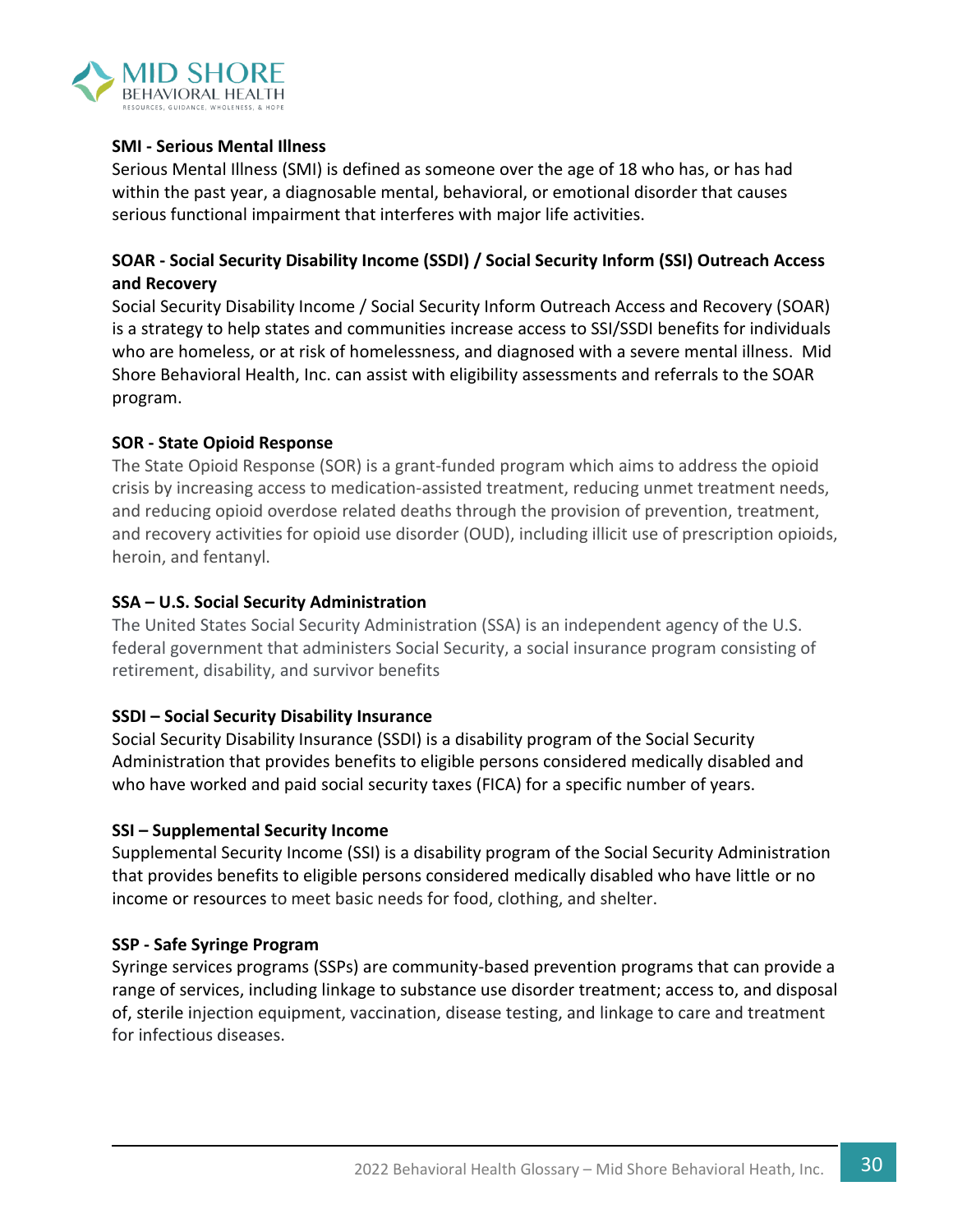

#### **Strength-Based Approach**

Strengths-based approaches build on a recognition of an individual's inherent strengths to develop ways that better serve the individuals by enhancing self-determination and sense of individual power.

#### **SUD - Substance Use Disorder**

Substance use disorder (SUD) is a chronic disease of the brain that causes an inability to control the use of a legal or illegal drugs, alcohol, medications, or other substances, including:

- **Depressants -** Alcohol, Benzodiazepines, Marijuana
- **Hallucinogens -** DMT, K2, Ketamine, MDMA, PCP, Psilocybin, Salvia
- **Opioids -** Fentanyl, Heroin
- **Stimulants -** Amphetamines, Cocaine, Methamphetamine, Nicotine
- **Inhalants**

#### **Supported Employment**

Supported employment services help clients return to work or school and achieve personal goals. Emphasis is on rapid placement in a work or school setting, combined with coaching and support to ensure success.

#### **Suboxone**

Suboxone is a partial agonist prescription medication that combines buprenorphine and naloxone, used to treat opioid addiction.

#### **Suicide**

Suicide is the act of intentionally causing one's own death.

#### **Suicidal Ideation**

Suicidal ideation refers to a person's thoughts, ideas, or ruminations about the possibility of ending one's life. Active suicidal ideation includes thoughts and planning for the act of taking one's life. Passive suicidal ideation is wishing to die, but not having a plan to complete the ideation.

## **T**

#### **TAY – Transition Age Youth**

Transition Age Youth are defined as young adults aged 14-25 transitioning from child services to adulthood.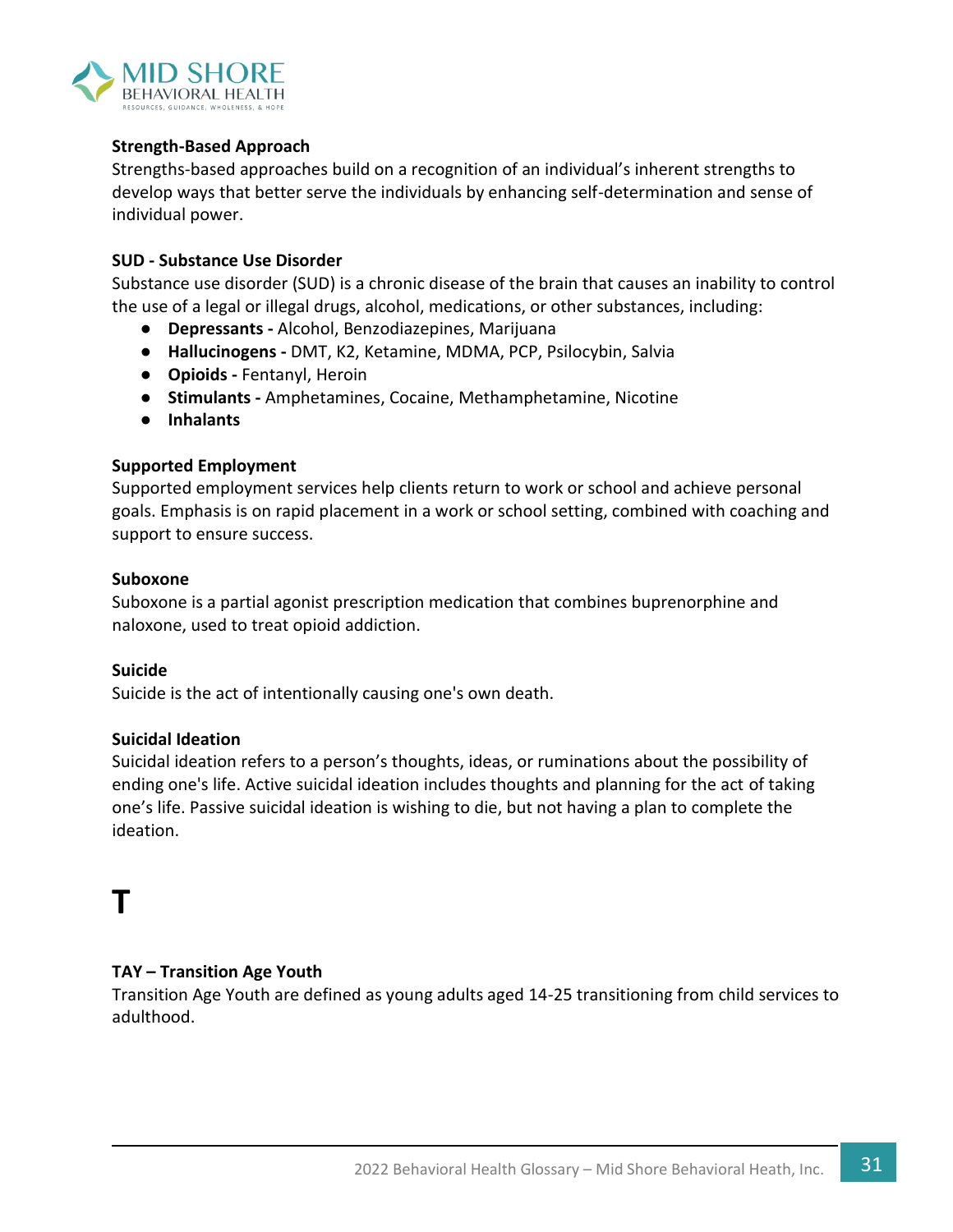

#### **TBI - Traumatic Brain Injury**

Traumatic Brain Injury (TBI) is an injury to the brain caused by an external physical force which results in an impairment of cognitive abilities and/or physical, emotional, and behavioral functioning.

#### **Telehealth**

Telehealth, or telemedicine, refers to the use of telecommunications technology to support virtual clinical physical and behavioral healthcare.

#### **TIC - Trauma-Informed Care**

Trauma-Informed Care is an approach to human services in which staff are trained to recognize trauma symptoms and adapt systems to lessen or eliminate systematic retraumatizing.

# **U**

#### **UCC - Urgent Care Clinic**

An urgent care center is a walk-in clinic that focuses on caring for individuals who need immediate care but are not having a life-threatening emergency.

#### **Underinsured**

Underinsured refers to situations in which a person's public or private medical insurance does not pay for all the person's needed health care.

### **V**

#### **Vaping**

Vaping is the inhaling of a vapor from an electronic cigarette (e-cigarette), or other vaping device created by a cartridge filled with liquid that contains nicotine, flavorings, and chemicals

#### **Vivitrol**

Vivitrol, also known as Naltrexone, is a prescription injection that blocks the effects of opioids for one month at a time.